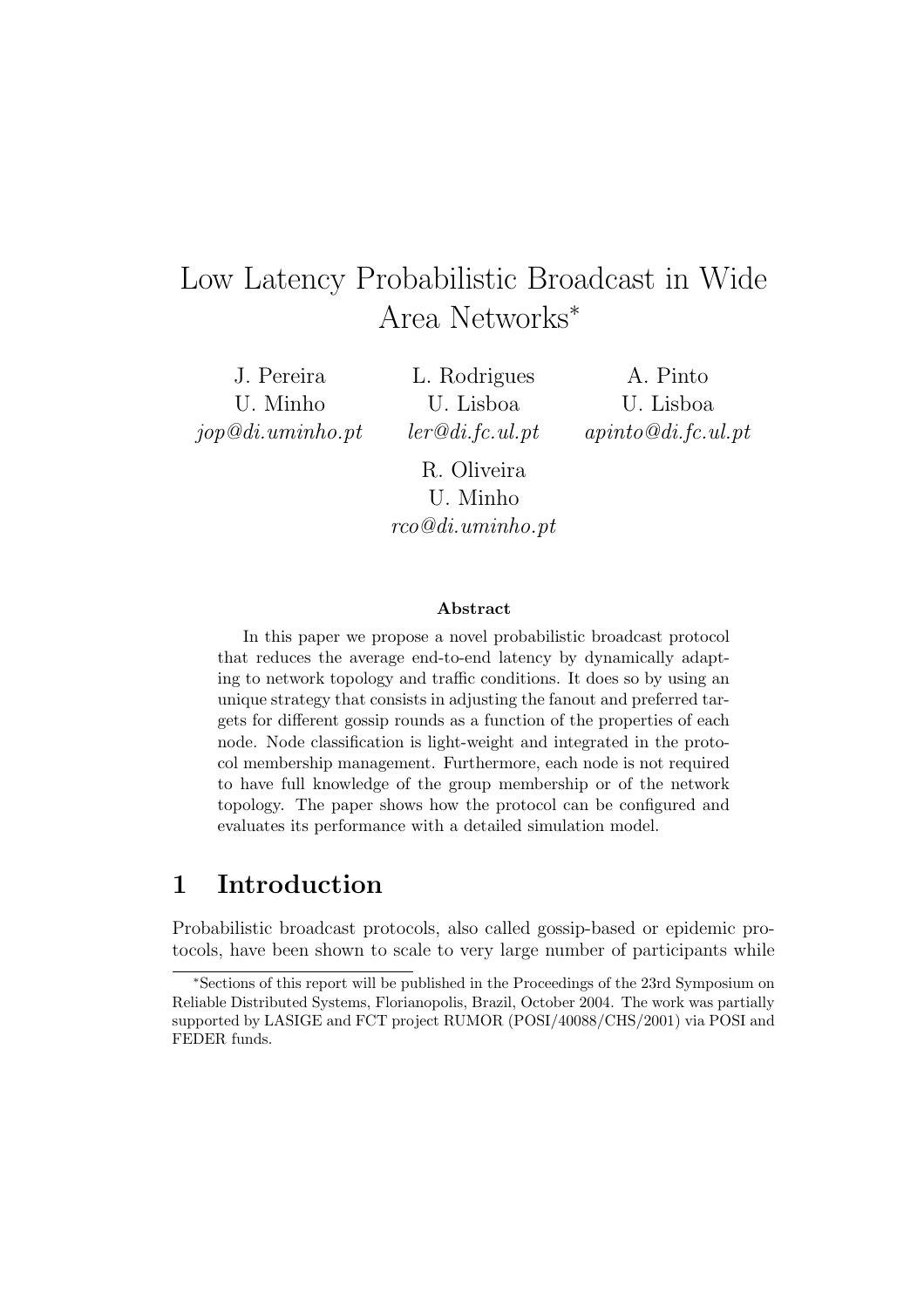at the same time ensuring probabilistic reliability guarantees despite process failures and network omissions. By relying also on gossip based membership management, the scalability of such protocol can be realized in practice. Probabilistic protocols have been applied to a variety of different uses, from monitoring, management and data mining [15] to the support of large number of spectators in multi-user games[14].

Probabilistic broadcast protocols disseminate messages by gossiping: Upon reception, a message is relayed to a small random subset of participants. Therefore, to most recipients, delivery happens only after a message has been relayed a number of times by participant nodes. In consequence, although gossiping is highly resilient, it makes end-to-end latency be several times larger than the latency between any pair of nodes.

In heterogeneous environments, such as wide area settings, the high latency of probabilistic broadcast in exacerbated by the fact that most existing approaches are strictly symmetric, i.e., the traffic is approximately the same in every node. Therefore they do not exploit the fact that some nodes can sustain higher bandwidth than others. The gossip path between the sender and a given recipient may include bottleneck hops which add-up queuing delays.

The work reported in this paper is based on the hypothesis that the latency of probabilistic protocols may be improved if nodes with higher capacity (namely in terms of available bandwidth) offer a greater contribution to the message dissemination than those nodes with smaller capacity. The proposed protocol uses a novel strategy that consists in adjusting both the fanout and the preferred targets for each gossip round according to the properties of each node, thus reducing end-to-end latency both by reducing the number of rounds to delivery and the average hop latency. The resulting protocol, called Low Latency probabilistic broadcast ("LoLa pbcast", for short), is fully dynamic: it automatically adapts to network topology and traffic conditions.

Notice that blindly increasing the fanout or biasing the gossip procedure may lead to undesirable effects: The excessive traffic in preferred links, nodes or even in all the network may lead to congestion and additional queuing delays. It can also negatively impact the reliability of the protocol and harm other traffic sharing the network. LoLa does not suffer from these problems, as it includes feedback and adaptive mechanisms that prevent resources from being overloaded. The scalability of the protocol is also ensured by relying only on locally available information, exchanged using the gossip protocol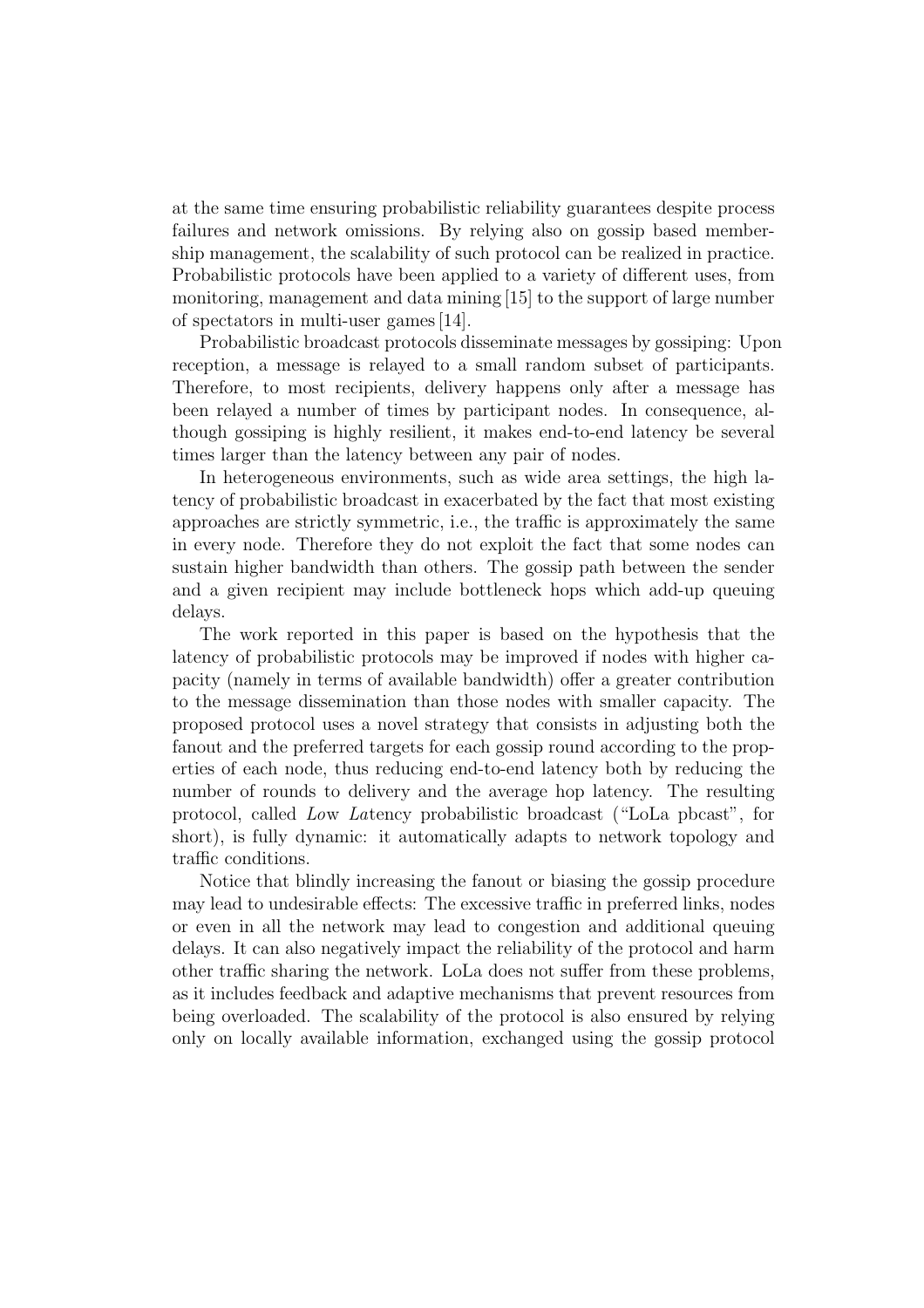

Figure 1: Architecture of the LoLa pbcast.

itself.

The paper shows how the protocol can be configured and evaluates its performance with a detailed simulation model. We show that the protocol effectively avoids the undesirable effect of having a good path to become overloaded because it is chosen so often, resulting in queuing delays or messages dropped. We also show that the biasing of gossip towards low latency does not negatively impact reliability guarantees, which rest on the assumption of uniformly distributed faults.

The remaining of the paper is structured as follows: Section 2 presents the protocol. Section 3 evaluates the proposed protocol with a detailed simulation model. Section 4 discusses related work and Section 5 concludes the paper.

### 2 Low Latency Probabilistic Broadcast

A probabilistic broadcast protocol [7, 1, 3] disseminates messages by gossiping. In each round, a message is relayed to a random subset of known participants. Each message is relayed a bounded number of times. It has been shown that such protocol results in probabilistic reliability: Each message is delivered with a high probability to almost all or almost none of the participants. By evenly spreading the load, such protocols are also scalable to large numbers of participants. The inherent redundancy makes the protocol tolerate network omissions and process failures.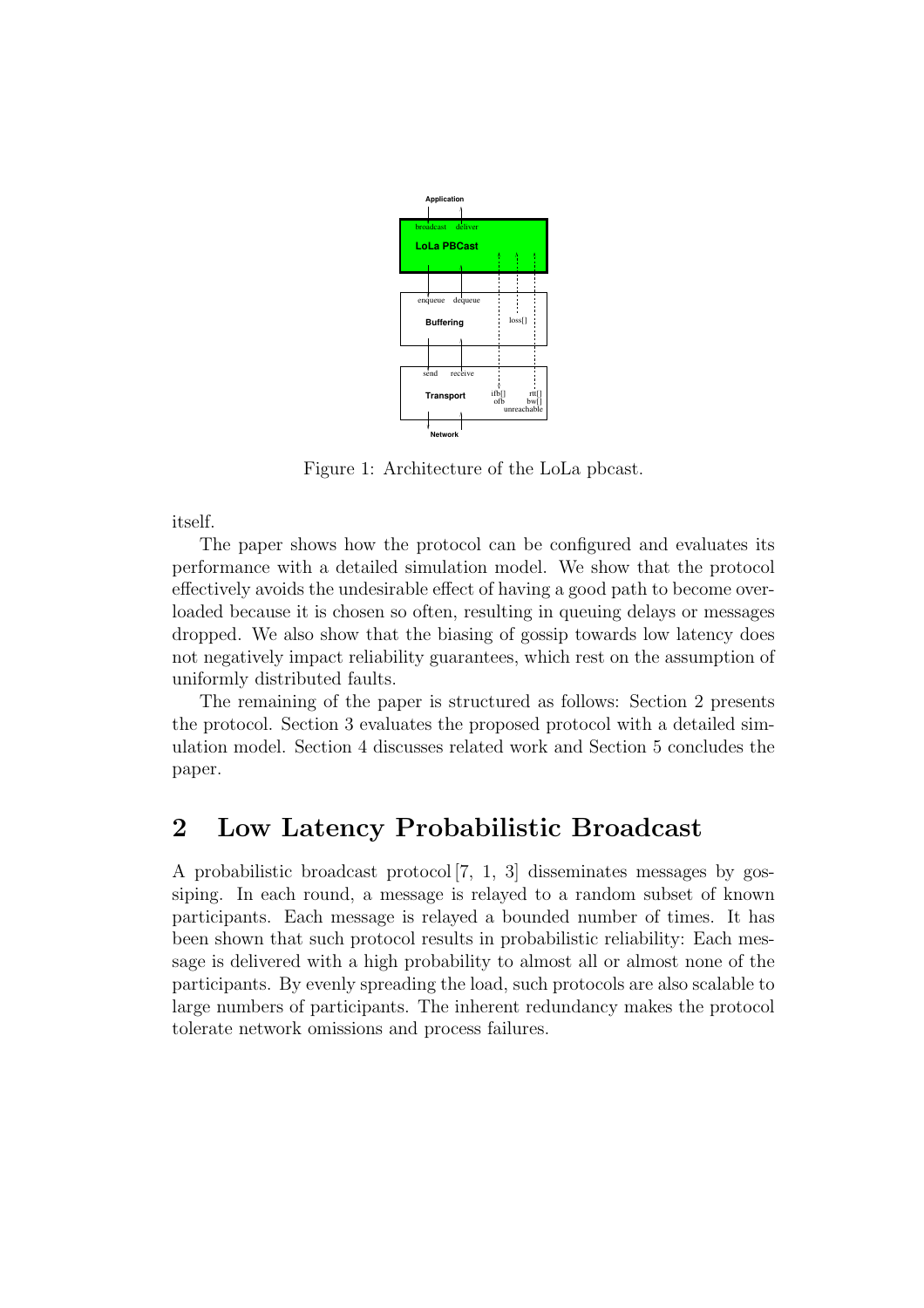LoLa differs from other gossiping protocols by dynamically tuning the contribution of each peer to gossiping according to its specific characteristics, in terms of available bandwidth and position in the network. This is achieved by combining several complementary mechanisms:  $(i)$  Use of TCP/IP connections among peers to promote a good usage of network resources, leveraging the architecture of NeEM [14]. *(ii)* Dynamic evaluation of each node's capacity to gossip a message with low latency. As a result of this procedure, some nodes are marked as preferred nodes. (iii) Weighted selection of membership, ensuring that each node keeps a subset of preferred nodes in its local membership (i.e., as potential targets for gossip). (iv) Weighted early gossip rounds, ensuring that a message is relayed to the preferred nodes in the first rounds of dissemination.  $(v)$  Adaptive fanout, allowing a node to augment its fanout value in early rounds, but dynamically adapting to network conditions to avoid congestion.

As it will be seen, the combination of these mechanisms makes LoLa operate as a self-organizing hierarchical epidemic broadcast protocol, in which high capacity nodes automatically form a network backbone responsible for message dissemination. This hierarchical structure emerges automatically from an unstructured peer-to-peer network: Messages in the early rounds are directed preferably towards preferred nodes and in later rounds are then disseminated outwards to leaf nodes.

In the following subsections, we start by describing the layered architecture of the protocol and the gossip procedure. Then we describe each of the previous mechanisms in isolation with more detail and we will later conclude the section by highlighting the interactions among them.

#### 2.1 Protocol Overview

LoLa pbcast leverages the architecture of the NeEM protocol [14]. NeEM is a network friendly epidemic protocol that combines a standard gossip protocol with a specialized buffering layer and a transport layer that makes use of TCP/IP connections among peers to promote a good usage of network resources. NeEM makes no effort to reduce the average latency of the broadcast and instead improves throughput by taking advantage of message semantics.

In this paper we take the approach one step ahead and replace the standard gossip protocol used in NeEM with the LoLa pbcast, which uses feedback provided by the flow control mechanisms of TCP/IP, combined with other metrics such as round-trip delays, to assess the capacity of peers. This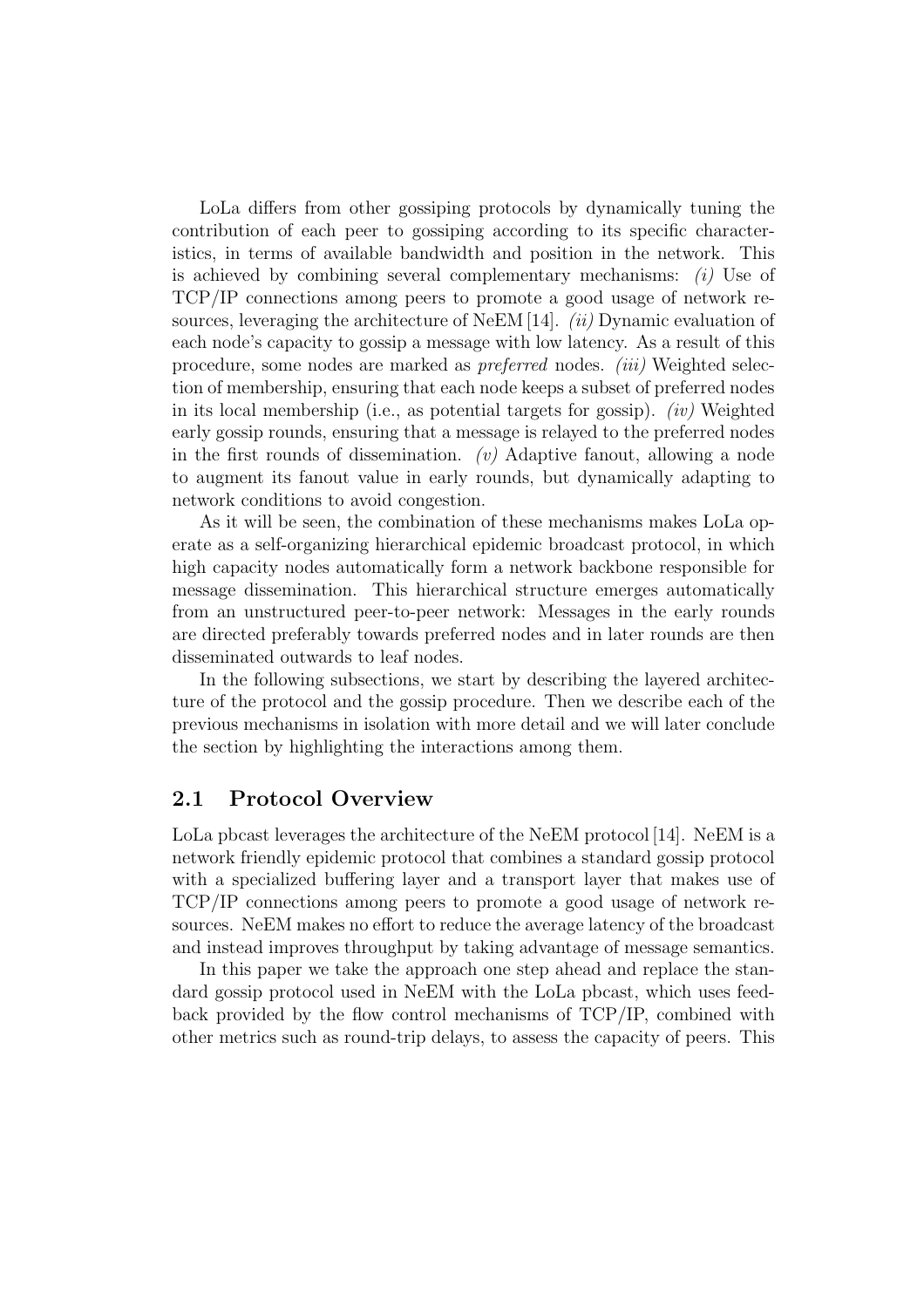information is later used to bias the gossip procedure. LoLa pbcast also embodies the idea of maintaining only a partial membership of the system at each node [3]. However, the contents of the membership kept at each nodes is also biased according to the node's properties.

Following these principles, the architecture of LoLa pbcast is presented in Figure 1. At the bottom layers, TCP/IP is used to exchange messages with peers. Since each node only maintains a small fraction of the global system membership, the number of connections that need to be maintained open is small. LoLa also relies on additional information provided by the transport layer about the available network resources, as discussed in the next section.

On top of the TCP/IP layer, a buffering layer is used to accumulate messages when the network or the remote peer is congested. For each outgoing connection, a buffer queue is used. Upon overflow, messages are discarded according to their age [11] or, when all messages have the same age, at random. LoLa uses information about the amount of messages being discarded to feed the adaptive mechanisms.

Finally, on top of the queuing layer, a probabilistic protocol that implements a biased gossip is implemented. The gossiping protocol uses information provided by the buffering and transport layers about the status of the network resources and is presented in Figure 2. As usual in epidemic protocols, a message being broadcast (line 3) or locally received (line 10) for the first time is gossiped to a subset of known nodes (line 19). Each message is gossiped a finite number of times, by incrementing the age field and verifying it (lines 20 and 15). Duplicates are detected, and thus ignored, by keeping a set of ids of recently seen messages in variable ids. The gossip procedure uses the following configuration parameters:

- The default fanout value  $f_{min}$  and the maximum age  $age_{max}$  should be configured as in any other gossip protocol [1, 9].
- The maximum number of stored message identifiers  $|ids|_{max}$  and garbage collection period  $T_1$  should be set to avoid duplicate deliveries [3, 10].

Whenever node selection is required, either a uniformly random selection function, *uniform*, or a weighted random selection function, *weighted*, is used. Both functions receive the number of nodes to choose, and the set to choose from. The weighted function receieves in addition the weights to influence its choice. Note that the ENQUEUE and DEQUEUE functionality is that offered by the underlying buffering layer.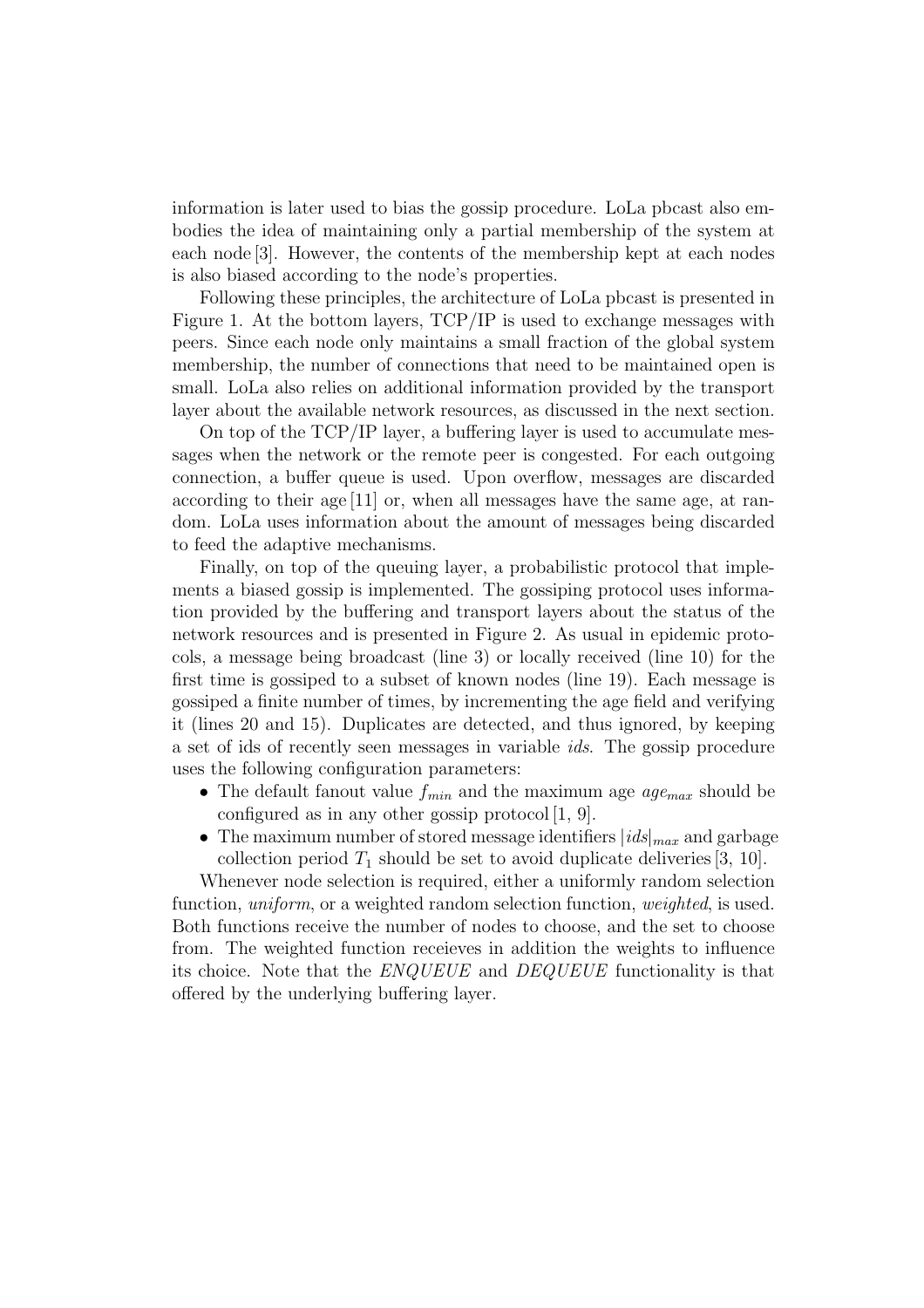```
1 Initially:
 f=f_{min}, ids = \emptyset, peers = \emptyset, seen = \bot, 2weight\llbracket Garbage collect \}3 upon BROADCAST(data)
 4 e.id ← unique id<br>5 e.data ← data
 5 e.data ← data<br>6 e.age ← 0
 6 e.age \leftarrow 0<br>7 DELIVER(e
             DELIVER(e.data)8 ids ← ids ∪ {e.id}<br>9 gossip(e)
             gossip(e)10 upon DEQUEUE(e):
11 { Deliver and gossip message }<br>12 if e.id \notin ids then
12 if e.id \notin ids then<br>13 DELIVER(e.data
                 DELIVER(e.data)14 ids ← ids ∪ {e.id}<br>
15 if e.age <age<sub>max</sub> 1
                 if e.age \langle \text{age}_{max} \text{ then}16 \qquad \qquad \text{gossip}(e)17 { Store peer id }<br>18 \sec n = e \cdot eseen = e.peer19 proc gossip(e):
20 e.age \leftarrow e.age +1<br>21 e.peer \leftarrow uniform
21 e.peer ← uniform(1, peers∪self)<br>22 if e.age \langle \text{age}_{min} \text{ then} \rangleif e.age \langle \text{age}_{min} \text{ then}23 dest ← weighted(f, peers, weight)<br>
24 else
             else
25 dest ← uniform(f_{min}, peers)<br>26 for all peer ∈ dest do
26 for all peer \in dest do<br>27 ENQUEUE(peer,e)
                 ENQUEUE(peer, e)28 every T_1:
                                                                           30 if |ids| > |ids|_{max}<br>31 ids \leftarrow ids \setminus old
                                                                                            ids \leftarrow ids \setminus oldest(ids)
                                                                           32 every T_2:
                                                                           33 { Update \ weights }<br>34 for all near \in near
                                                                            34 for all peer \in peers do<br>35 weight[peer] \leftarrow ifb[pe
                                                                            35 weight[peer] ← ifb[peer]<sup>p</sup>/rtt[peer]<sup>q</sup><br>36 { Update feedback value }
                                                                           36 { Update feedback value }<br>37 of b \leftarrow \sum_{\text{even}} bw[peer]
                                                                            37 ofb \leftarrow \sum_{\text{peer}} bw[peer]
                                                                           38 every T_3:
                                                                           39 { Update \, membership \}<br>40 peers \leftarrow peers\unreach
                                                                            40 peers ← peers\unreachable<br>41 if seen \notin peers \wedge seen \neq se
                                                                            41 if seen \notin peers ∧ seen \neq self then<br>42 if | \text{peers} | = | \text{peers}|_{max} then
                                                                           42 if |{\text{peers}}| = |{\text{peers}}|_{max} then<br>43 save \leftarrow weighted(|{\text{peers}}|_{max}43 save ← weighted(|peers|<sub>min</sub>, peers, weight)<br>44 peers ← peers \ uniform(1, peers\save)
                                                                            44 peers ← peers \ uniform(1, peers\save)<br>45 peers ← peers \cup{seen}
                                                                            45 peers ← peers ∪{seen}<br>46 if \uparrow |peers| then
                                                                            46 if f > |peers| then<br>47 f \leftarrow |peers|
                                                                                            f \leftarrow | \text{peers} |48 every T_4:
                                                                           49 { Update effective fanout }<br>50 if loss = 0 then
                                                                                        if loss = 0 then
                                                                           51 f \leftarrow f+1;<br>52 else if loss
                                                                                        else if \log_{low} < \log_{high} then
                                                                           53 f \leftarrow f-1;<br>54 else if loss
                                                                                        else if loss > loss_{high} then
                                                                           55 f \leftarrow f_{min};
```
Figure 2: Low latency probabilistic broadcast.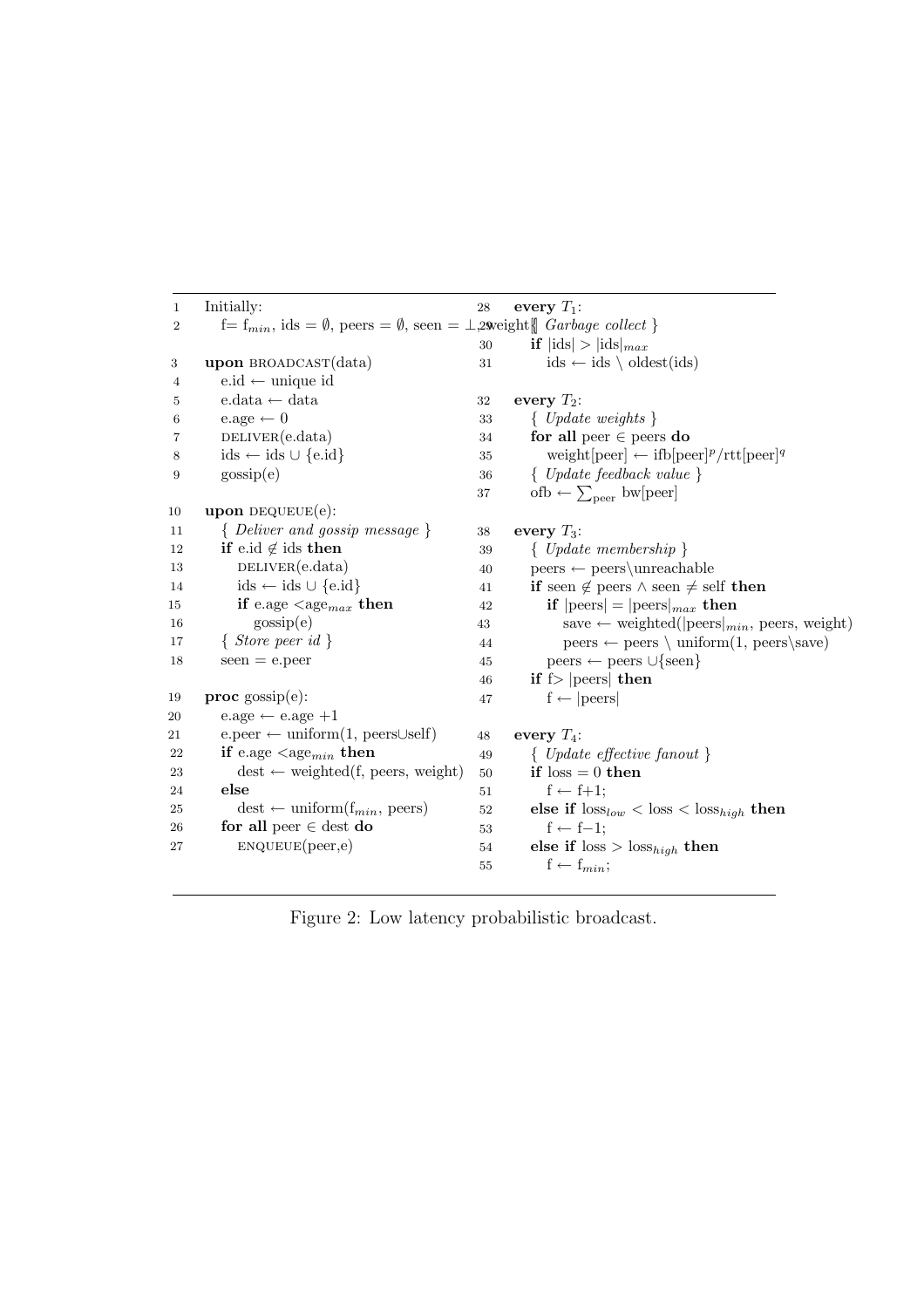#### 2.2 Node Evaluation and Preference

Central to the proposal is that nodes with different capacities should offer a different contribution to the gossip procedure. Low latency can be achieved by:  $(i)$  using short hops, thereby reducing the contribution to final end-toend latency;  $(ii)$  using hops to nodes with large outgoing bandwidth, able to simultaneously communicate with a larger set of nodes, thus reducing the total required number of hops to delivery. Therefore, we need to dynamically assess the capacity of each target to reduce latency according to both criteria.

The latency of the immediate hop can be estimated by the round-trip time. Notice that the average round trip time can be obtained with no overhead whatsoever at the transport layer, as it is computed implicitly by TCP/IP and can be retrieved with the getsockopt() system call. This value is exported as  $rtt[i]$  by the transport layer.

The outgoing bandwidth of the target node cannot be directly estimated. Instead, a target node i estimates its own outgoing bandwidth for each connection  $bw/j$  at the transport layer, thus for each node in its membership. The total outgoing bandwidth of node i is the sum of the bandwidth of all outgoing connections at i and is stored in variable  $ofb$  (line 37). This value is propagated back to all nodes with incoming connections, i.e. all nodes which which contain  $i$  in its local membership. Such nodes store the value in variable ifb at the transport layer.

During startup, when there is no available feedback from the transport layer, a very small bandwidth value is assumed (e.g. 1 byte/s). Also, if a node observes message losses in any of its transport connections, it immediately reduces its advertised bandwidth to the same value. This prevents a node from advertising more capacity than it is actually able to sustain. To prevent the control traffic from consuming excessive system resources, an update of the ofb value is not sent unless it has changed by more than some predefined threshold (in this paper, we have used  $10\%$  as the threshold value). Also, a node that is still observing message losses at the buffer level does not advertise any measured increment in bandwidth.

Using the feedback data discussed above, a preference value, simply named *weight*[j], can be locally assigned to each target node. This weight is a function of the advertised bandwidth of  $j$  but also of the estimated round-trip time  $rtt[j]$  between i and j, more precisely, every interval  $T_2$ , the weight is computed (line 32) as weight  $[j] = \frac{ifb[j]^p}{r+f[i]q}$  $\frac{\text{tr}\left(y\right)p}{\text{tr}\left(y\right)^q}$ , where p and q are configuration parameters. The preference weight captures the fact that a "very close" peer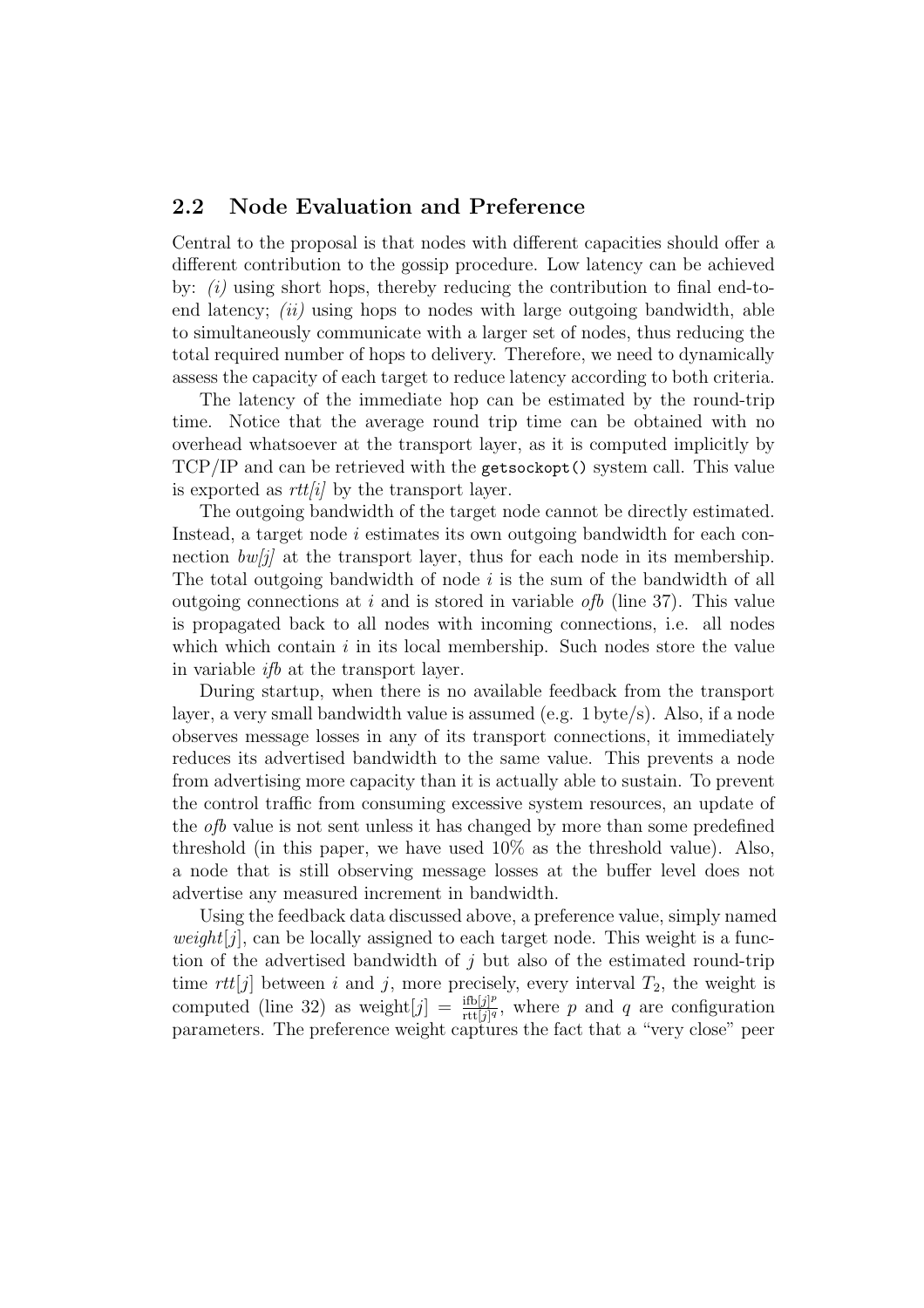(in terms of round-trip-time) may be a preferable target for gossip than a very "distant" peer, even if its capacity is not as high as the capacity of the distant peer. The intuition for this criteria is that very short hops introduce little or no negative effect in the overall end-to-end latency.

Larger values for both  $p$  and  $q$  make weights be farther apart, thus reinforcing bias. One may also select different values for  $p$  and  $q$  to balance between short hops to slow nodes and long hops to fast nodes. Since an excessive bias may compromise the natural resilience properties of epidemic broadcast, one typically should target to maximize performance with minimum bias, thus using small values for  $p$  and  $q$ . In Section 3.5 we will show, supported by experimental data, how  $p$  and  $q$  can be configured. In the rest of the paper we use  $p = 3$  and  $q = 3$ .

### 2.3 Weighted Membership

As noted before, LoLa pbcast embodies the idea of maintaining only a partial membership of the system at each node. In [7, 14], the membership of each node is updated as follows. When a process gossips, it piggybacks in the gossip message information about a known node, uniformly selected among the nodes from its own membership and itself (line 21). When a process receives a gossip message, it merges these nodes into its membership list and then applies a function to reduce the membership size, in order to keep membership under a manageable size.

LoLa pbcast augments this procedure by introducing a bias in the membership management by selecting nodes to remove from the membership, as follows. When deciding which nodes to remove from the local membership, the node first marks a small sub-set of nodes as not eligible for removal (line 43). This sub-set of marked nodes is also selected using a weighed probability based on the preference weights. Nodes to be removed are then selected uniformly from the non-marked nodes. This means that preferred nodes are less likely to be removed.

Finally, LoLa requires that nodes with enough resources adjust its maximum membership size to a value larger than that strictly required for epidemic reliability. The limit can be set arbitrarily high, as flooding will adjust to a safe value. The choice is therefore mostly a policy decision of how much the node wants to contribute to the overall performance of the group, i.e., nodes with higher capacity should maintain a larger number of peers in their membership list than nodes with small capacity. There is one additional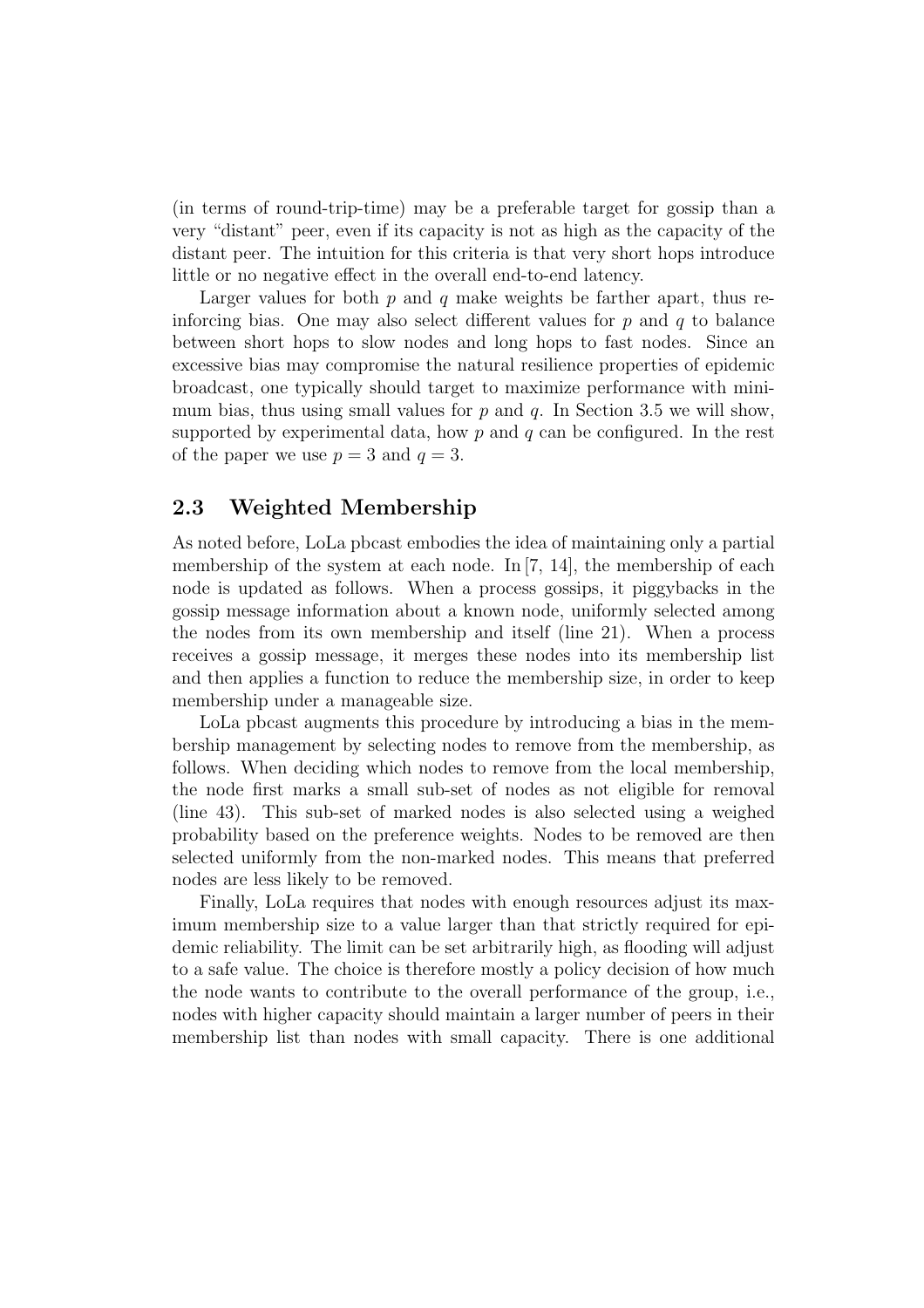constraint. Nodes with very limited bandwidth should set the value low, to avoid the implicit buffering in connections and thus the resulting increased queuing latency. In our experiments the maximum membership size varies from a lower value of 15 to a maximum value of 40.

In summary, LoLa's weighted membership management can be tuned using:

- The maximum number of connected peers  $|peers|_{max}$ . In the current prototype, this value is set manually according to the policy described above. This procedure can in fact be replaced by a dynamic membership management protocol [5].
- The minimum number of preferred peers  $|peers|_{min}$ . The configuration of this parameter is discussed in Section 3.5 and a value of 5 used throughput this paper.
- The membership adjustment period  $T_2$  should be large enough such that nodes can be evaluated. A value of 120s is used throughout the paper.

### 2.4 Weighted Early Gossip

In order to decrease the latency of the gossip procedure, LoLa pbcast bias the first  $k$  rounds of the protocol towards preferred nodes. In other words, instead of selecting the gossip target uniformly across the membership, LoLa weights the probabilistic selection of targets using the weight[] values. By limiting the bias to the early rounds of the gossip procedure we effectively prevent this mechanism from affecting the overall reliability of the gossip procedure. In fact, the bias is only applied when there are still few processes infected and, therefore, most targets (preferred or not) are valid targets. By eliminating the bias in subsequent rounds one ensures that all nodes have a uniform probability of being infected in later rounds. Additionally, the same strategy also prevents preferred nodes from receiving many duplicates of the same message. The reader should also notice that, when the network is homogeneous, this mechanism has no impact on the gossip procedure.

The choice of a low value for parameter  $k$  reduces bias and thus reduces the latency improvement. On the other hand, a large  $k$  might result in an uneven spread of messages and thus impact bimodal delivery guarantees. We discuss the configuration of k in Section 3.5 and use  $k = 3$  throughout the paper.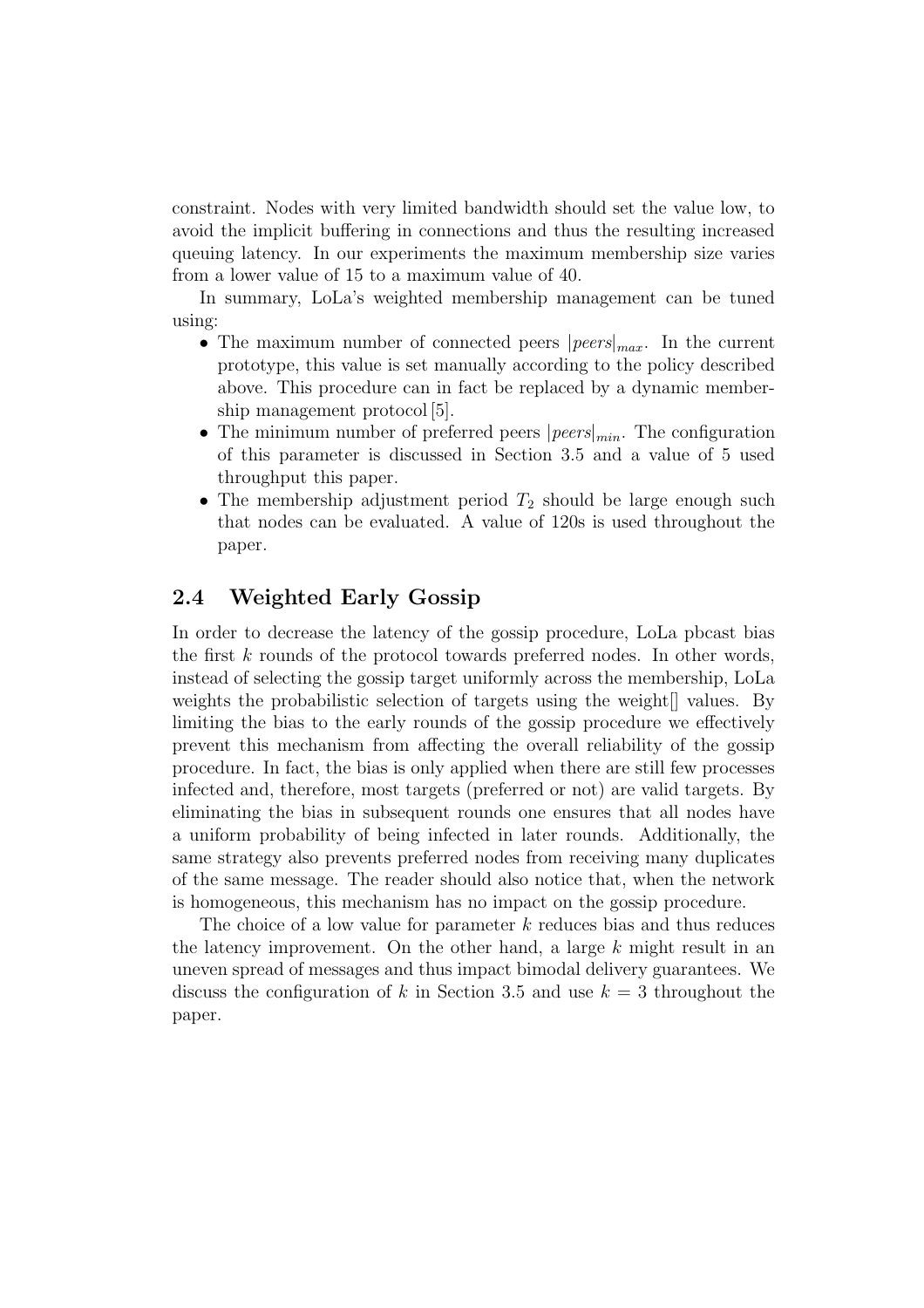#### 2.5 Adaptive Fanout

An unique feature of LoLa is that the fanout used by each node during the first  $k+1$  rounds of a gossip is not static but, instead, adjusted dynamically accordingly to the capacity of that node. The rationale for this is that nodes that have received a message up to round  $k$  have been perceived by other nodes as preferred and thus should make an effort to spread the message as much as possible.

Let  $f_{min}$  be the minimum fanout to ensure the reliability properties of the epidemic broadcast  $(f_{min}$  is a logarithmic function of the total system size N; for a discussion on how to compute  $f_{min}$  see, for instance [1, 9]). Let also  $|peers|$  be the size of the membership list at process i (we recall that, in LoLa, each node is configured with a different size of  $|peers|_{max}$ , according to its intrinsic characteristics). The fanout  $f$  used by a node during the first  $k+1$  rounds of the gossip is a dynamically computed value within the interval  $f_{min} \leq f \leq |peers|.$ 

The value of f is periodically adjusted as follows:  $i$ ) initially, f is set to  $f_{min}$ ; ii) if no message loss is detected during the last period, f is incremented; iii) if there is a small loss (below  $2\%$  of message loss) f is unchanged; iv) if there is a moderate loss during the last period (above 2% of message loss but below 5%), f is decremented; v) if there is a significant loss (above  $5\%$ of message loss) during the last period,  $f$  is reset to  $f_{min}$ .

This mechanism ensures that high capacity nodes effectively contribute more to the gossip procedure than low capacity nodes (by using a higher fanout). Notice that increasing the fanout value is useful only during the very first rounds, when only a few nodes have been infected and thus the increased number of messages results in useful deliveries. Using the same increased fanout in later rounds would only contribute to network congestion with little advantage, as most of the nodes are now infected.

In summary, the adaptive fanout mechanism can be tuned using the following parameters:

- The low watermark threshold  $loss_{low}$  should be set very low in order avoid almost all losses. In this paper, a value of 2% is used.
- The high watermark threshold  $loss_{high}$  should be large enough such that complete loss in a single connection, as resulting from a failed peer, does not preclude a large fanout. In this paper a value of 5% was used.
- The period  $T_3$  should be large enough to avoid reacting on small fluc-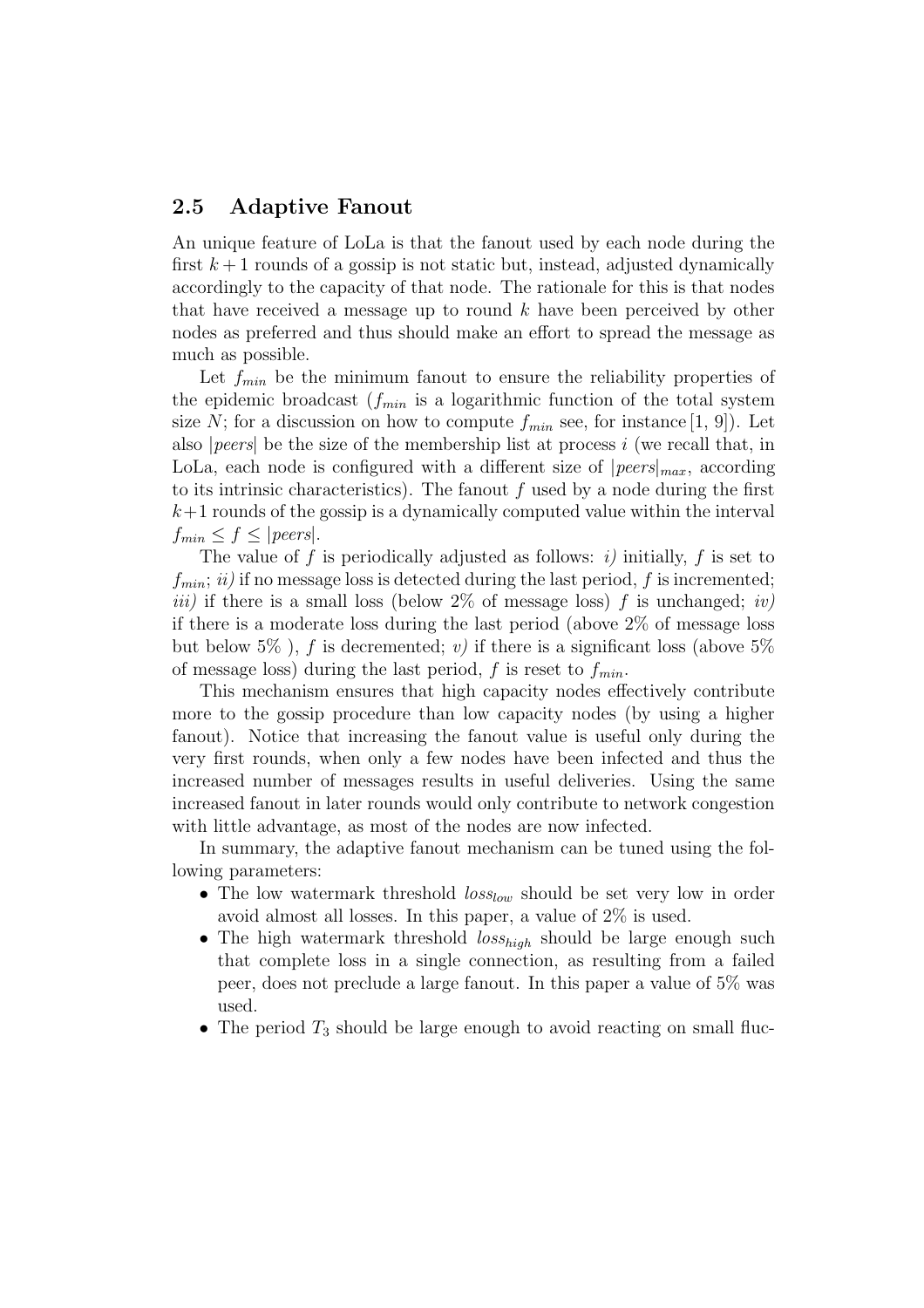

Figure 3: Experimental network topology.

tuations. In this paper, a value of 120s was used.

### 2.6 Summary of Interactions

We now briefly summarize the interactions among the LoLa mechanisms previously described. Due to the adaptive fanout mechanisms, high capacity nodes contribute with a higher fanout to the gossip procedure. However, this contribution is adjusted to their effective capacity (which is evaluated dynamically). By making the best use of their available bandwidth, high capacity nodes automatically increase their advertised bandwidth value ofb. This, in turn, will make high capacity nodes preferred and more likely to be used during the first rounds of the gossip.

By using TCP/IP to support the communication between peers, we ensure that the network capacity is not exceeded and the message loss in the network is eliminated. This allows nodes to accurately detect message loss in their gossip buffers and to automatically adjust both their fanout and their advertised bandwidth. Therefore, LoLa not only is able to adapt the gossip to an heterogeneous environment but also to dynamic changes in the network conditions.

It is worth noting that there is a substantial difference between the LoLa approach and a naive approach based on blindingly increasing the fanout at all nodes without any sort of feedback. In fact, it is obvious that the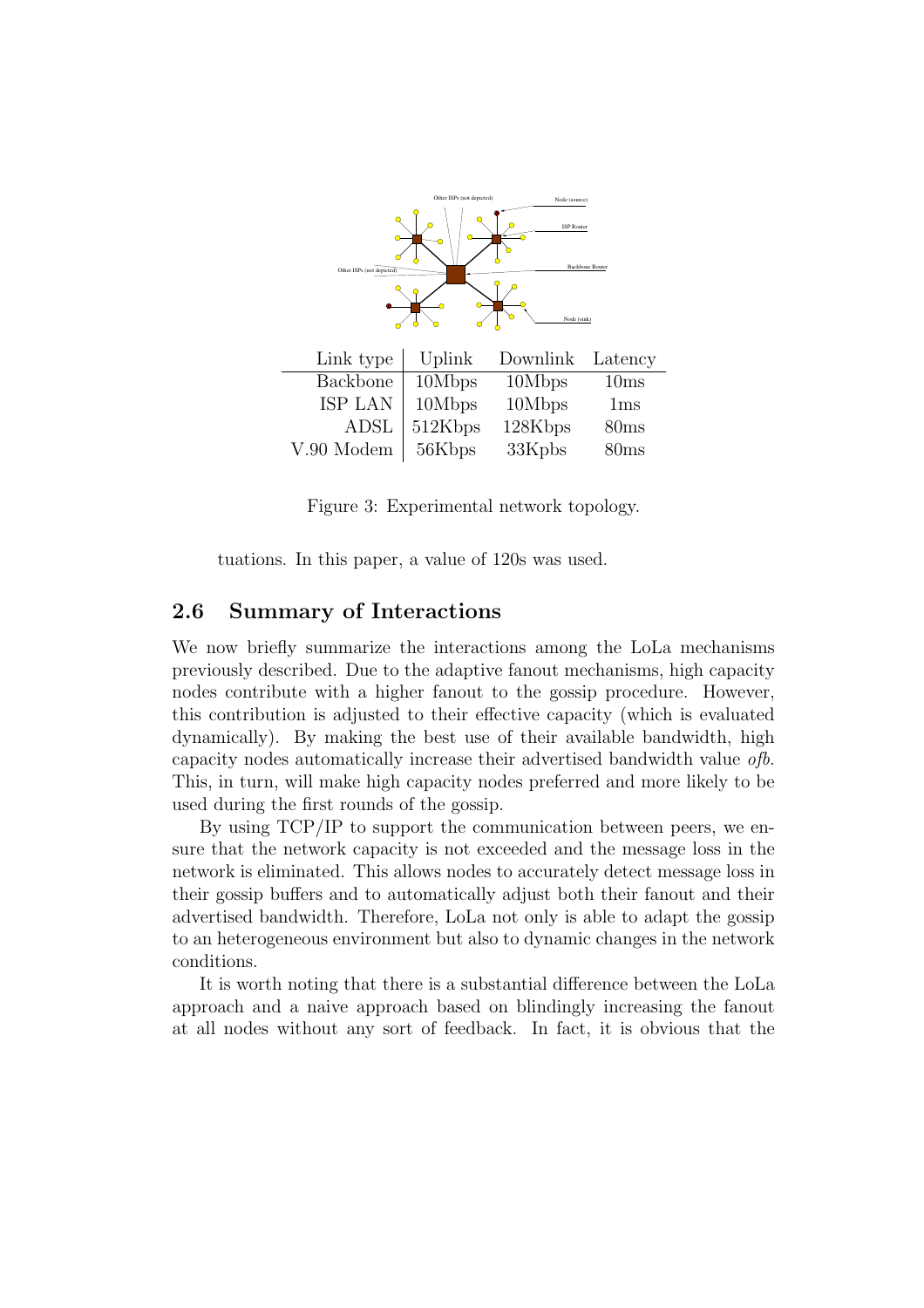

Figure 4: Distribution of latency.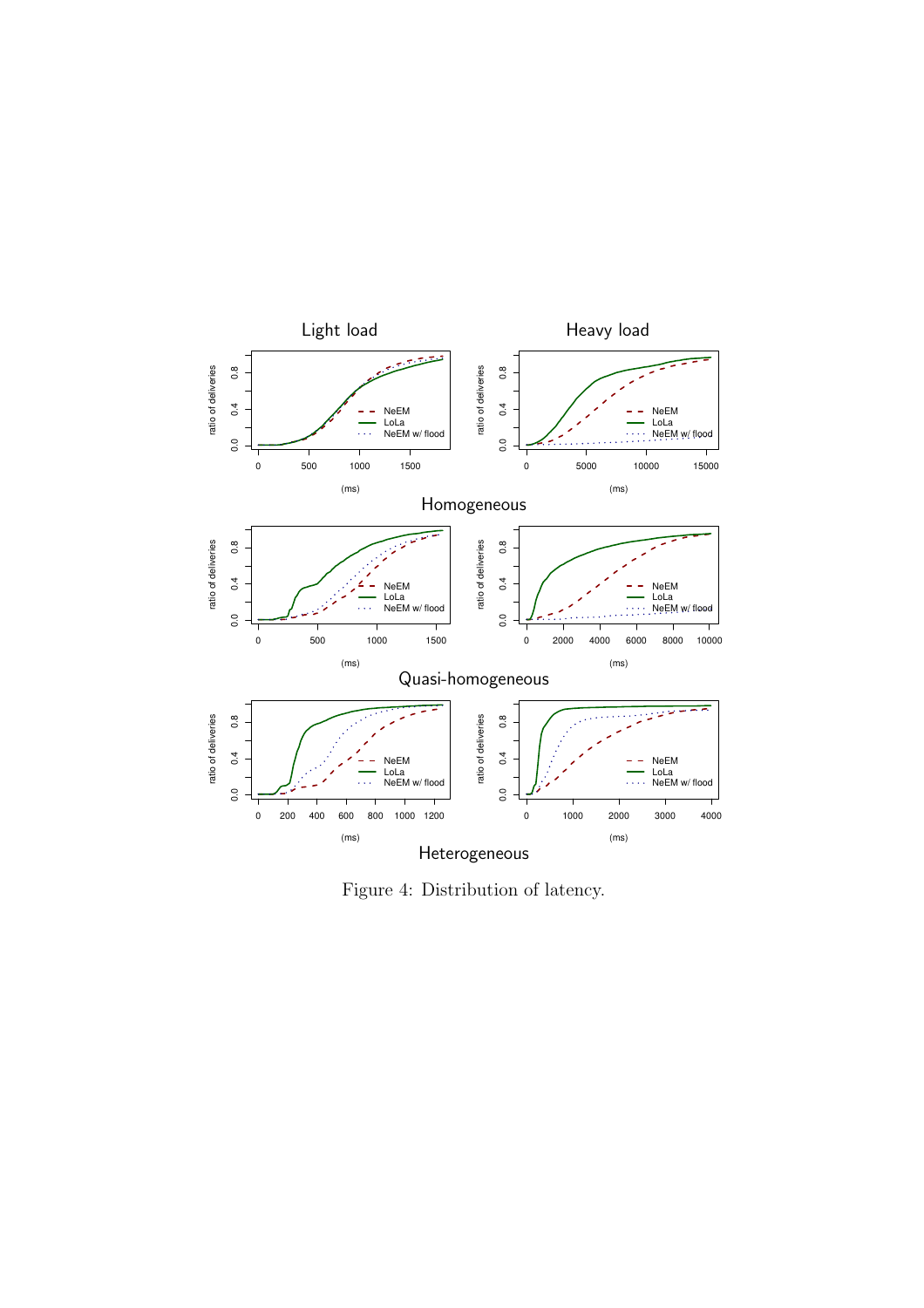simple choice of augmenting the fanout may reduce the end-to-end latency of the broadcast. However, such approach is only effective if the network does not suffer congestion. In a real setting, with heterogeneous nodes, if no adaptive mechanisms are embodied in the protocol, this may result in an over-utilization of system resources and may result in high message losses experienced by low capacity nodes. With our work we show that a careful combination of complementary adaptation mechanisms effectively promotes the best use of the heterogeneity that characterizes large-scale system. In the next section, we evaluate LoLa under different network scenarios.

### 3 Evaluation

We have evaluated the LoLa protocol through simulations, using the SSFNet<sup>[2]</sup> network simulation infrastructure. We first show the advantages of our protocol in heterogeneous scenarios by giving latency results for several network configurations. Later we offer a detailed analysis of relevant scenarios that illustrate specific features of our protocol. Finally, we also measure the impact of LoLa mechanisms in the atomicity of message delivery.

### 3.1 Network Topology

We run both homogeneous and heterogeneous scenarios using the same underlying network topology. The topology, illustrated in Figure 3 consists of a star-shaped network. At the core of the network there is a central router. This is connected to a number of ISP routers supporting both local area networks and wide area residential connections where gossip peers are hosted in the edges of the network.

Note that this topology captures and abstracts the hierarchical nature of today's networks. This underlying topology is not explicitly visible to the participants in the epidemic broadcast: When establishing a peer relationship, an outer node may peer with any other outer node. Any structure in the resulting peer-relationships will only emerge indirectly, due to the LoLa feedback mechanisms.

We assume that the links between central and ISP routers have a bandwidth of 10Mb/s. Different types of heterogeneity are obtained by varying the available bandwidth in the links connecting ISP routers to nodes. We have considered three types of relevant scenarios, all with 10 networks of 10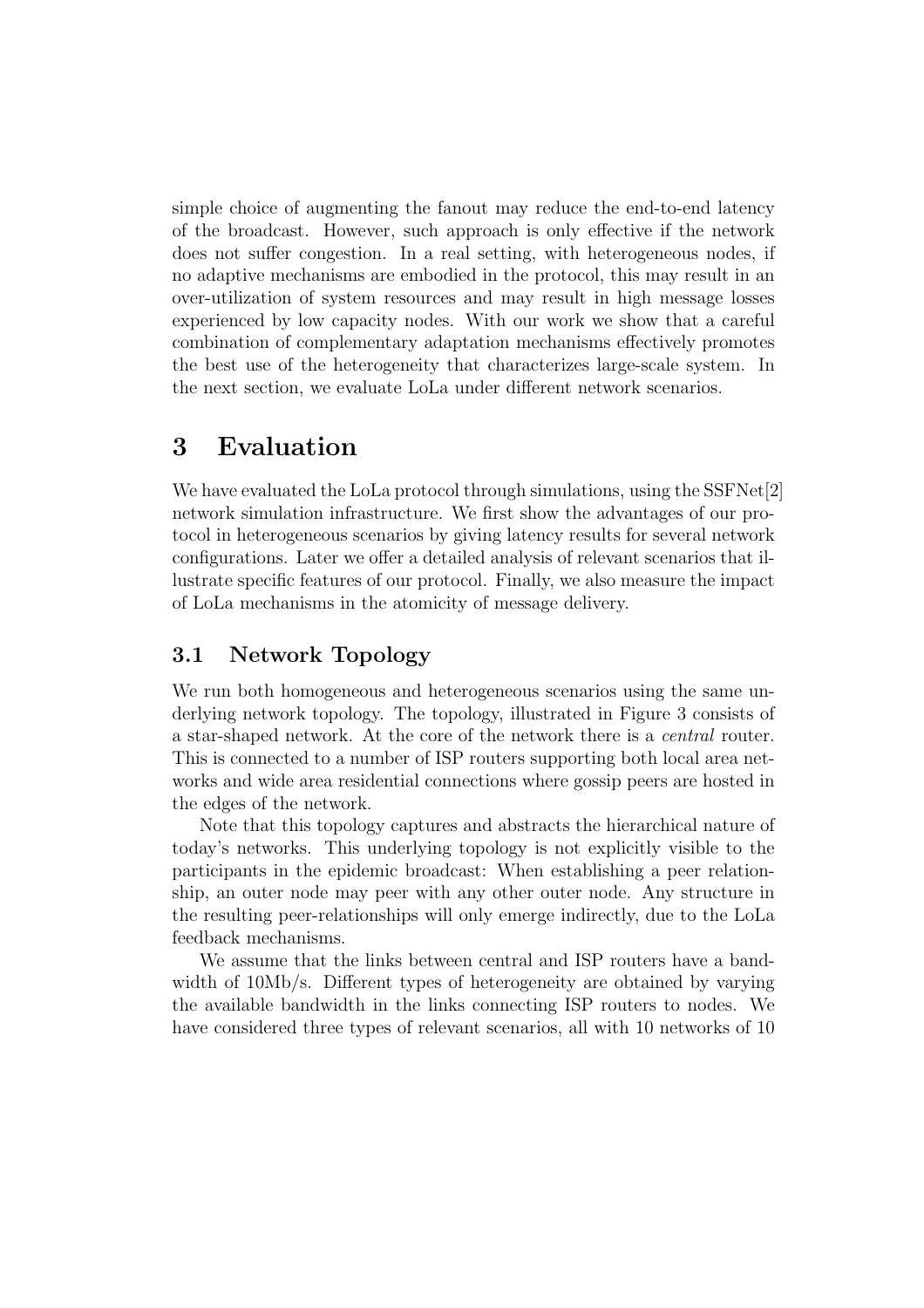nodes, namely:

• Heterogeneous scenario. In this scenario,  $10\%$  of the outer nodes are connected trough a LAN within the ISP Ethernet links, 20% through ADSL links and 70% through standard V.90 Modem links.

• Homogeneous scenario. In this scenario, all nodes are connected trough standard V.90 Modem links.

• Quasi-homogeneous scenario. In this scenario, 5% of the outer nodes are connected through Ethernet links, and the remaining 95% are connected through standard V.90 Modem links.

The most realistic scenario is the first, in which link capacities are highly heterogeneous. This scenario provides several combinations of nodes with large bandwidth and varying delay (e.g. local and remote nodes collocated at ISPs), as well as, nodes with the same base delay and varying bandwidth (e.g. nodes attached by ADSL and V.90 Modems). The quasi-homogeneous is used to confirm that a small number of strategically placed fast nodes can be used to improve the performance of the broadcast protocol. The homogeneous scenario is used only as a baseline for comparison.

For all scenarios we have also experimented the performance of LoLa under two different load conditions. The load on the system was imposed by a fixed number of senders (5 nodes, in all scenarios) sending 100 byte messages at two different rates:

- *Light load scenario:* Messages sent every ten seconds by each sender;
- Heavy load scenario: Messages sent every second by each sender.

Note that the load caused by the heavy load scenario is enough to congest all V.90 Modem links although still providing reliable delivery (this is illustrated by Figure 7 which is presented later in the text).

When a comparative measure is useful, we use results obtained by running the NeEM protocol [14] in the same conditions as LoLa. We recall that NeEM also avoids network congestion, by a correct use of TCP but, in opposition to LoLa, makes no attempt to benefit from the network heterogeneity.

#### 3.2 Achieving Low Latency

To illustrate the effectiveness of the protocol, we depict latency results for different system configurations in Figure 4. The  $x$  axis indicates end-to-end delivery latency (in  $ms$ ) and the y axis the empirical cumulative distribution function (ECDF) of latency. Latency is measured by an external observer as the interval between application level broadcast and delivery.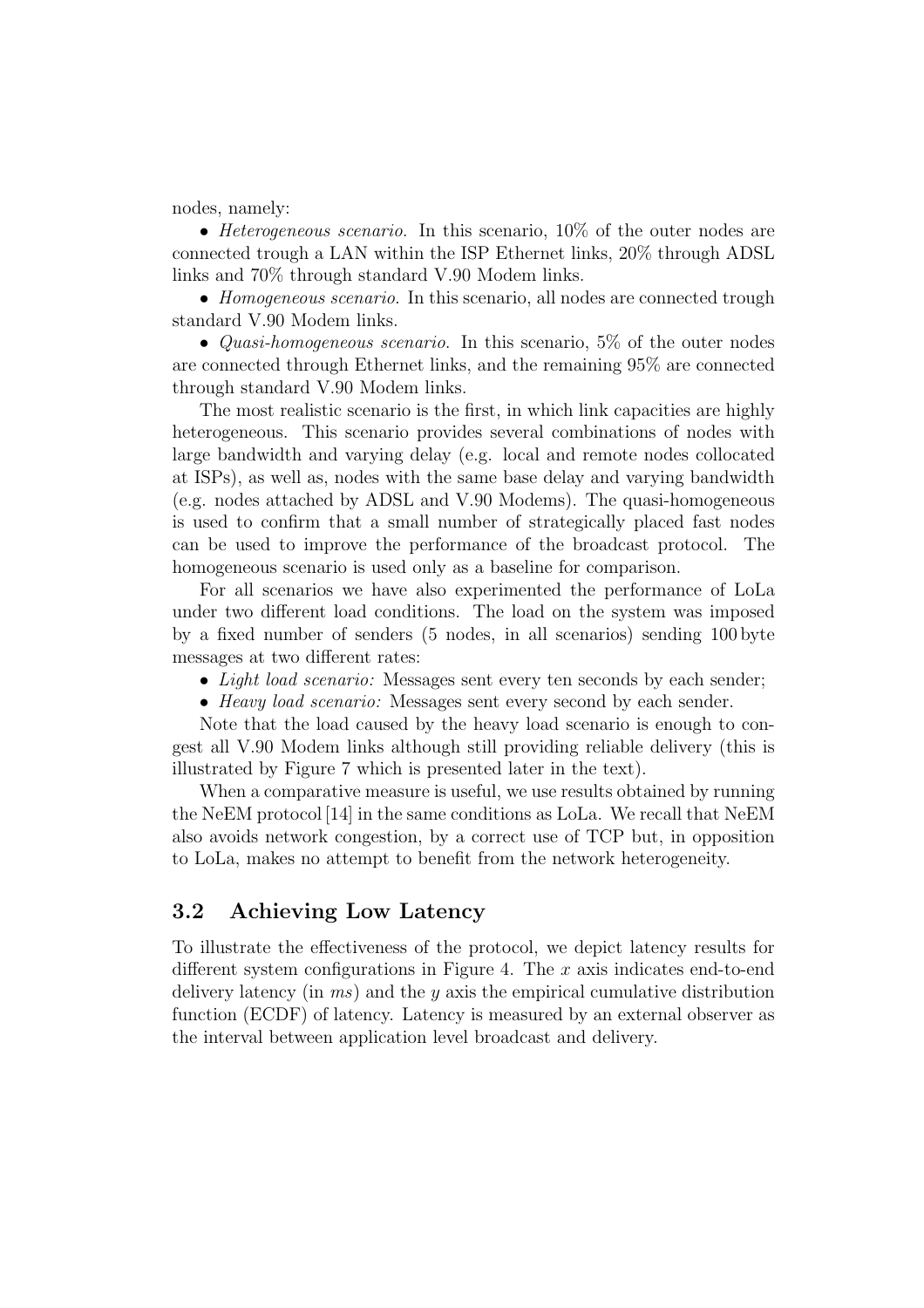

Figure 5: Impact on hop count and latency.

For each configuration, we compare the latency of LoLa with that of NeEM. We also show the results achieved with a version of NeEM where the fanout is increased blindingly to a fixed high value. In result, this version of NeEM floods the network and is therefore denoted "NeEM w/ flood": it illustrates why a naive solution, without feedback mechanisms, does not provides satisfactory results.

Figure 4 clearly shows the advantages of LoLa. For instance, it can be observed that in the heterogeneous scenario with heavy load, LoLa delivers approximately 90% of messages in less that 500ms while with NeEM, this value drops to less than 20%. It takes up to 3s to deliver the same share of messages. Notice also that the impact of "NeEM w/ flood" in congested networks is catastrophic, resulting in huge queuing delays. Even when there are plenty of resources, the reduction of average latency is less that with LoLa.

### 3.3 Detailed Analysis

We now provide a detailed analysis of the LoLa behavior in the most favorable of the considered scenarios, the heterogeneous network in which 30% of the nodes have enough resources. With this exercise we intend to provide the reader with a deeper insight of how the LoLa mechanisms contribute to the observed latency gains.

We start by showing, in Figure 5(a), the number of hops required to deliver the messages with LoLa and NeEM. It confirms that, with LoLa, messages require less hops to reach the destinations, namely, almost all messages have been delivered after 4 hops, down from 6 hops with the original protocol. This is due to high capacity nodes using their available bandwidth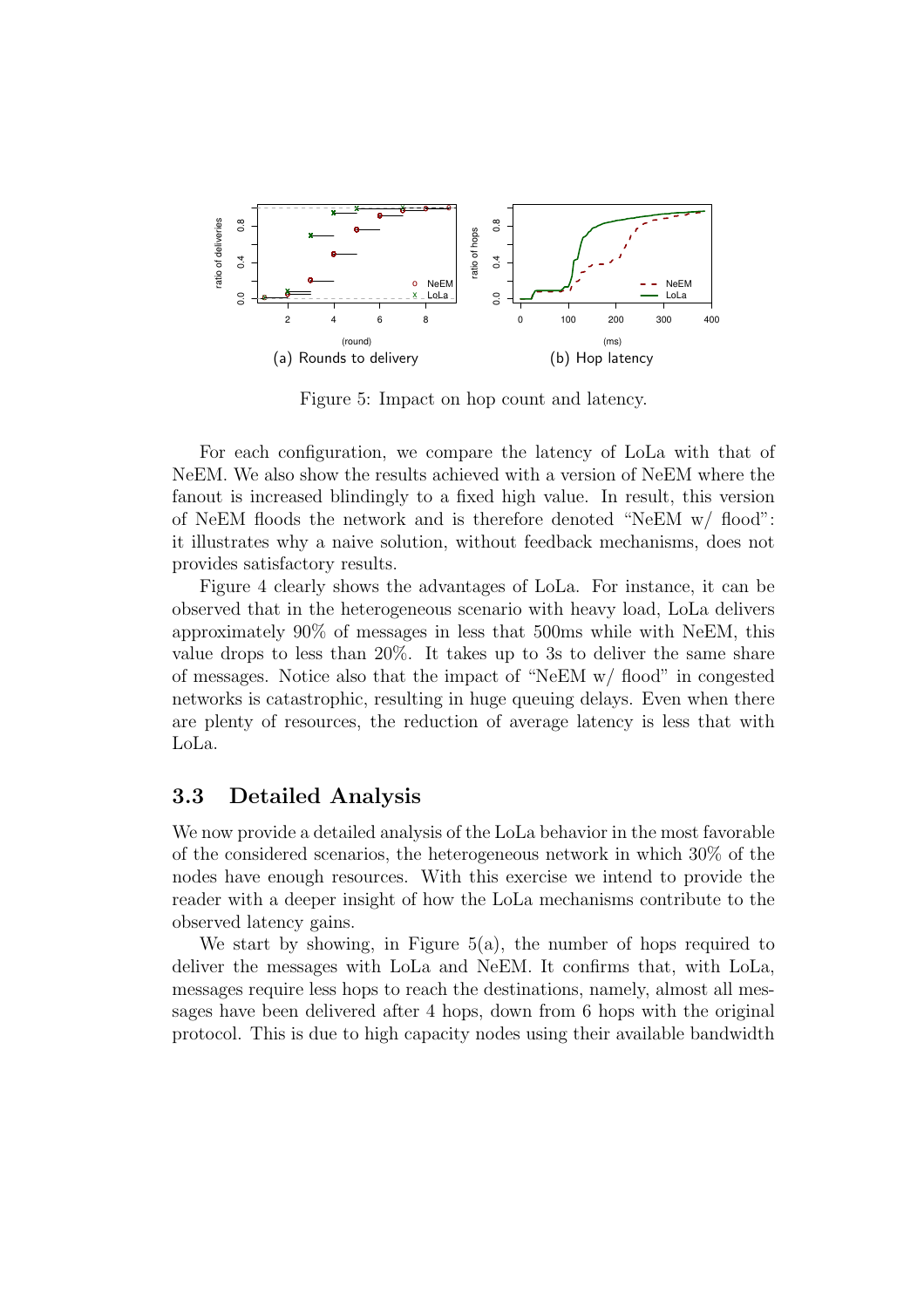

Figure 6: Impact of bias in the heterogeneous scenario: Dark to LAN; gray to ADSL; and light to modem.

to increase the fanout, as shown by the large increments in number of deliveries in the third hop. In addition, Figure 5(b) confirms that hops are also shorter, by selecting nodes that are closer and less congested or by originating from nodes with larger bandwidth and thus less queuing delays.

More interesting is the analysis of which type of links are used in each round of the gossip procedure. This is computed by recording all routes that lead to deliveries and then counting in each round the number of hops to each kind of node. This distribution is depicted in Figure 6 for the first six rounds (the results for later rounds is of no statistic relevance due to the small number of messages exchanged). The percentage of messages exchanged via high speed links is depicted in black, the messages exchanged via ADSL links in gray, and the messages exchanged via the modem connections in light gray. As it can be seen, with LoLa, high bandwidth links are mostly used in the first round, contributing to fast dissemination of the message. Notice that the bias for fast nodes in early hops still exists in the NeEM protocol, although it is much lower magnitude. This happens despite this protocol choosing destinations uniformly and is explained as follows: Messages that are relayed by faster nodes are more likely to hit nodes that have not been infected previously while messages that are relayed by slow nodes are still in transit. This means that in the end, as we consider only routes that lead to deliveries, such fast nodes are more likely to show up.

Finally, to highlight the importance of the adaptive mechanisms embodied in LoLa we compare the performance of the following three protocols: the NeEM protocol configured with an adequate fanout, the NeEM protocol configured with a fixed high fanout, and the LoLa protocol (with its adaptive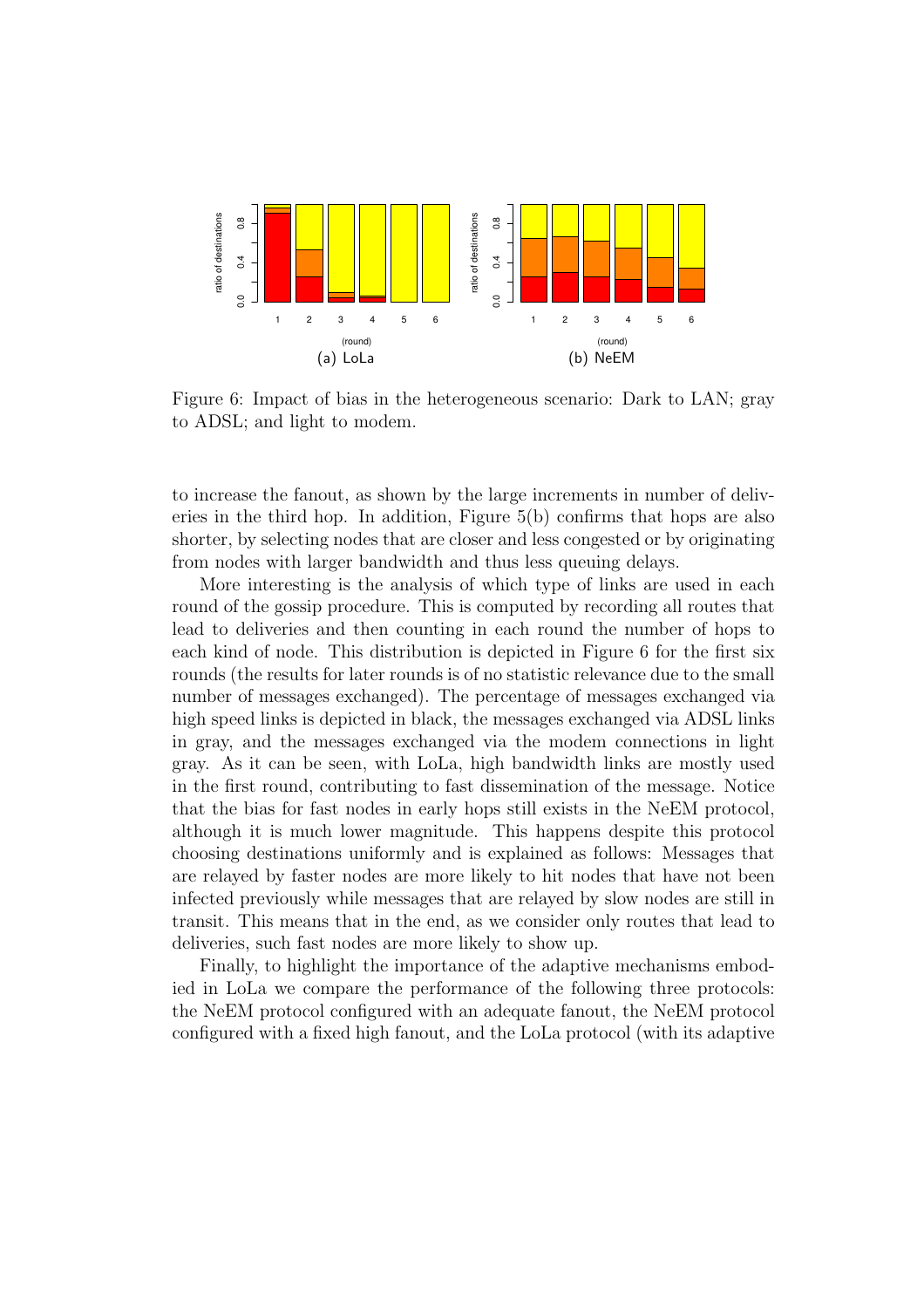

Loss

Figure 7: Bandwidth usage and losses.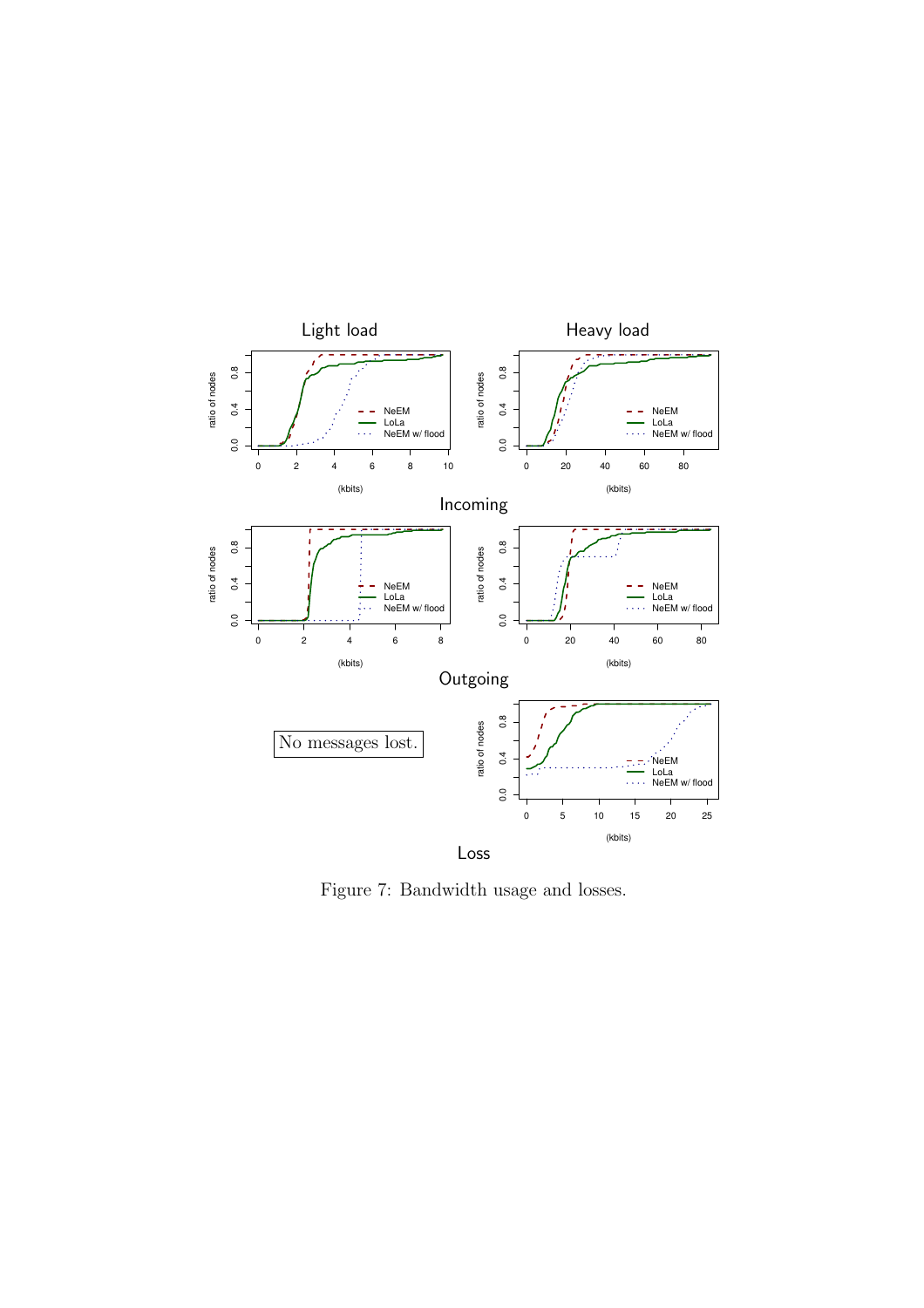|                                           | $\rm NeEM$ |  | LoLa                    |  |
|-------------------------------------------|------------|--|-------------------------|--|
|                                           |            |  | Heavy Light Heavy Light |  |
| Before failures   97.17 98.25 98.38 99.45 |            |  |                         |  |
| After failures   94.39 97.34 97.66 98.82  |            |  |                         |  |

Table 1: Impact on atomicity.

fanout). We analyze three relevant performance parameters: effective incoming and outgoing network bandwidth usage and measured message loss. Note that messages are discarded only within the buffering layer and not in the network.

The results are depicted in Figure 7. As expected, with the standard gossiping protocol in NeEM, the incoming and outgoing used bandwidth is approximately equal for all nodes, despite the large difference in available resources. Respectively, 2Kbits and 20kbits of payload with light and heavy loads. This happens because gossiping protocols are strictly symmetric. Notice also that considering the overhead of TCP/IP and gossiping headers of approximately 40%, modem uplinks with a raw 33kbits are saturated with the heavy load. In contrast, with LoLa up to 30% of nodes exhibit a much larger bandwidth usage, up to 10kbits with light load and 100kbits with the heavy load. This happens due to weighted gossip, as other nodes select fast nodes during the first rounds, and due to adaptive fanout at fast nodes.

If the fanout is statically increased, there is a much higher usage when available, i.e. with a light load or in fast nodes even with the heavy load. The drawback is however a large increase in dropped messages in the buffering layer, which compromises reliability. The large number of messages being dropped indicate also full buffers that result in additional queuing delays and increased latency.

### 3.4 Atomicity and Reliability

This section illustrates that the bias introduced by the adaptive mechanisms of LoLa does not decrease the reliability of the epidemic broadcast. Our quality metric in this respect is atomicity, defined as the average number of nodes that receive each message (in percentage). When comparing the atomicity of LoLa against NeEM, we can see that LoLa slightly outperforms the NeEM behavior. This is mainly due to the fact that, on average, LoLa uses a higher fanout than NeEM. The results are depicted in Table 1 using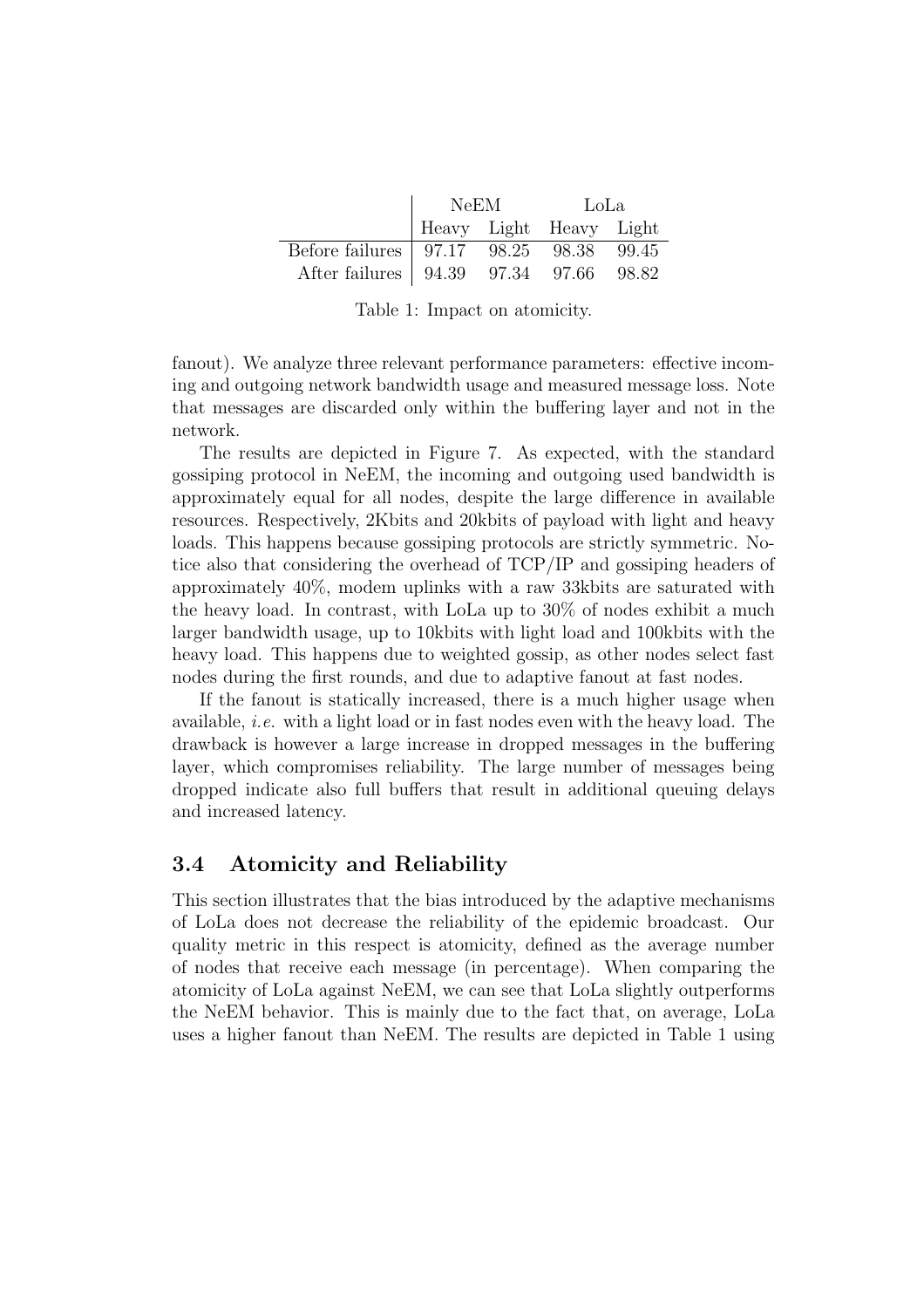|                | $q=0$ | $q=1$ | $q=2$ | $q=3$ | $q=4$ | $q=5$ |  |
|----------------|-------|-------|-------|-------|-------|-------|--|
| $p=0$          | 408   | 374   | 316   | 315   | 303   | 293   |  |
| $p=1$          | 301   | 317   | 294   | 286   | 283   | 287   |  |
| $p=2$          | 287   | 284   | 288   | 288   | 290   | 284   |  |
| $p=3$          | 314   | 288   | 285   | 280   | 290   | 286   |  |
| $p=4$          | 290   | 338   | 293   | 363   | 352   | 293   |  |
| $p=5$          | 368   | 374   | 370   | 363   | 359   | 359   |  |
| (a) Heavy load |       |       |       |       |       |       |  |
|                |       |       |       |       |       |       |  |
|                | $q=0$ | $q=1$ | $q=2$ | $q=3$ | $q=4$ | $q=5$ |  |
| $p=0$          | 383   | 319   | 322   | 293   | 291   | 286   |  |
| $p=1$          | 346   | 308   | 287   | 296   | 279   | 281   |  |
| $p=2$          | 354   | 316   | 292   | 285   | 277   | 274   |  |
| $p=3$          | 306   | 288   | 285   | 277   | 278   | 280   |  |
| $p=4$          | 301   | 296   | 280   | 291   | 281   | 279   |  |
| $p=5$          | 288   | 288   | 287   | 290   | 276   | 284   |  |

Figure 8: Latency with varying  $p$  and  $q$  (ms).

the quasi-homogeneous model.

We have also measured the comparative behavior of both protocols in face of node crashes. Specifically, 2 out of the 5 fast nodes and 2 of the regular nodes are simultaneously crashed in the simulation run. Both protocols use the status of the underlying TCP connections to monitor the activity of the peers. If a node crashes, it is excluded from the local view and replaced by other (correct) node as a result of the membership management embodied in the normal gossip procedure. Therefore, both protocols preserve the well known resilience of epidemic broadcast [1], as can be seen by the results depicted in Table 1.

### 3.5 Configuration Parameters

Finally, we discuss the rationale for setting the values of the most important LoLa configuration parameters. As it will be seen, an interesting feature of LoLa is that it is possible to select a set of values that provides good results for a wide range of operational conditions.

We start by discussing the importance of the bias parameters  $p$  and  $q$ in the computation of the preference weight. We recall that smaller values will result in less bias. In fact, setting both  $p$  and  $q$  to zero disables biasing altogether. It is therefore interesting to consider the minimum values that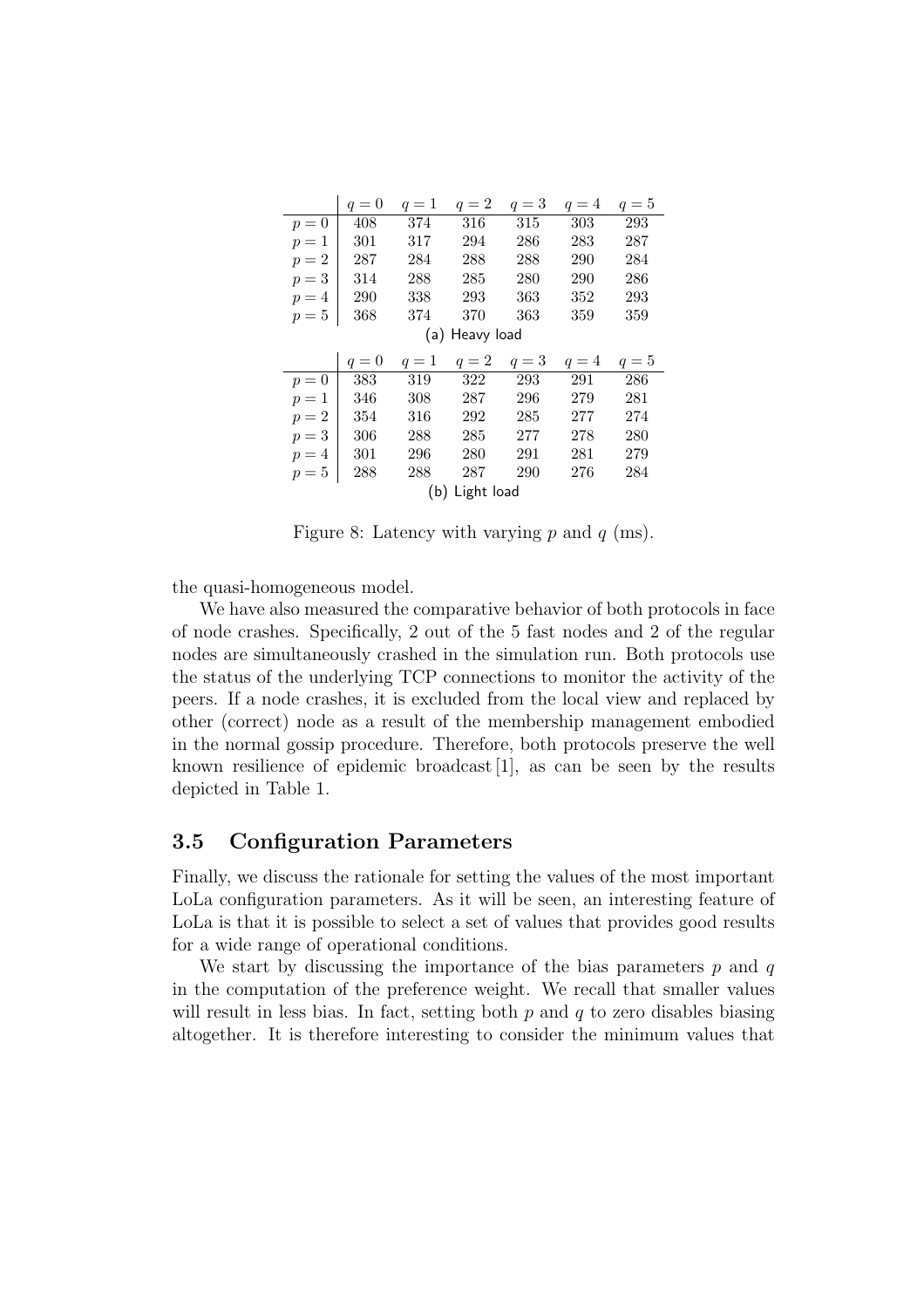

Figure 9: Configuration of parameter k.

result in good performance. Notice however that even without biasing, the adaptive fanout alone is still useful. The average latency using the NeEM protocol in the same network configuration is 1358ms and 697ms with heavy and light loads, respectively.

It can be observed that with a heavy load, the configuration with  $p = 3$ and  $q = 3$  results in good performance. It is also noteworthy that both criteria are useful. The same configuration is also adequate with a light load, although good results can be obtained with each criterion alone.

It is also interesting to consider the optimum value for parameter  $k$ , the number of biased hops, which determines also the number of hops with adaptive fanout. Figure 9 presents atomicity and latency results with heterogeneous  $(H<sup>*</sup>)$  and quasi-homogeneous  $(Q<sup>*</sup>)$  models, with both heavy  $(*/H)$ and light  $(*/L)$  loads. When using a light load, an arbitrarily large value for k is acceptable, although  $k = 3$  is enough for low latency. With heavy loads, a value of  $k > 3$  severely impacts atomicity as the fanout is reduced due to congestion and thus biasing makes it likely that slower nodes do not receive all messages. Note that the reduction of average latency observed with  $k > 3$ with a heavy load in the quasi-homogeneous model  $(Q/H)$  is obtained at the cost of missing deliveries to slow nodes.

Finally, we have also experimented with different values for parameter  $|peers|_{min}$  in the various network and load scenarios. Figure 10 presents atomicity and latency results. As expected, when there is a number of fast nodes such that there is a high probability of each local membership containing at least one of them, the value of  $|peers|_{min}$  is irrelevant. This is the case of the heterogeneous scenario  $(H<sup>*</sup>)$ . In fact, a large value of the parameter has a slight impact in atomicity with a heavy load. When there is a very small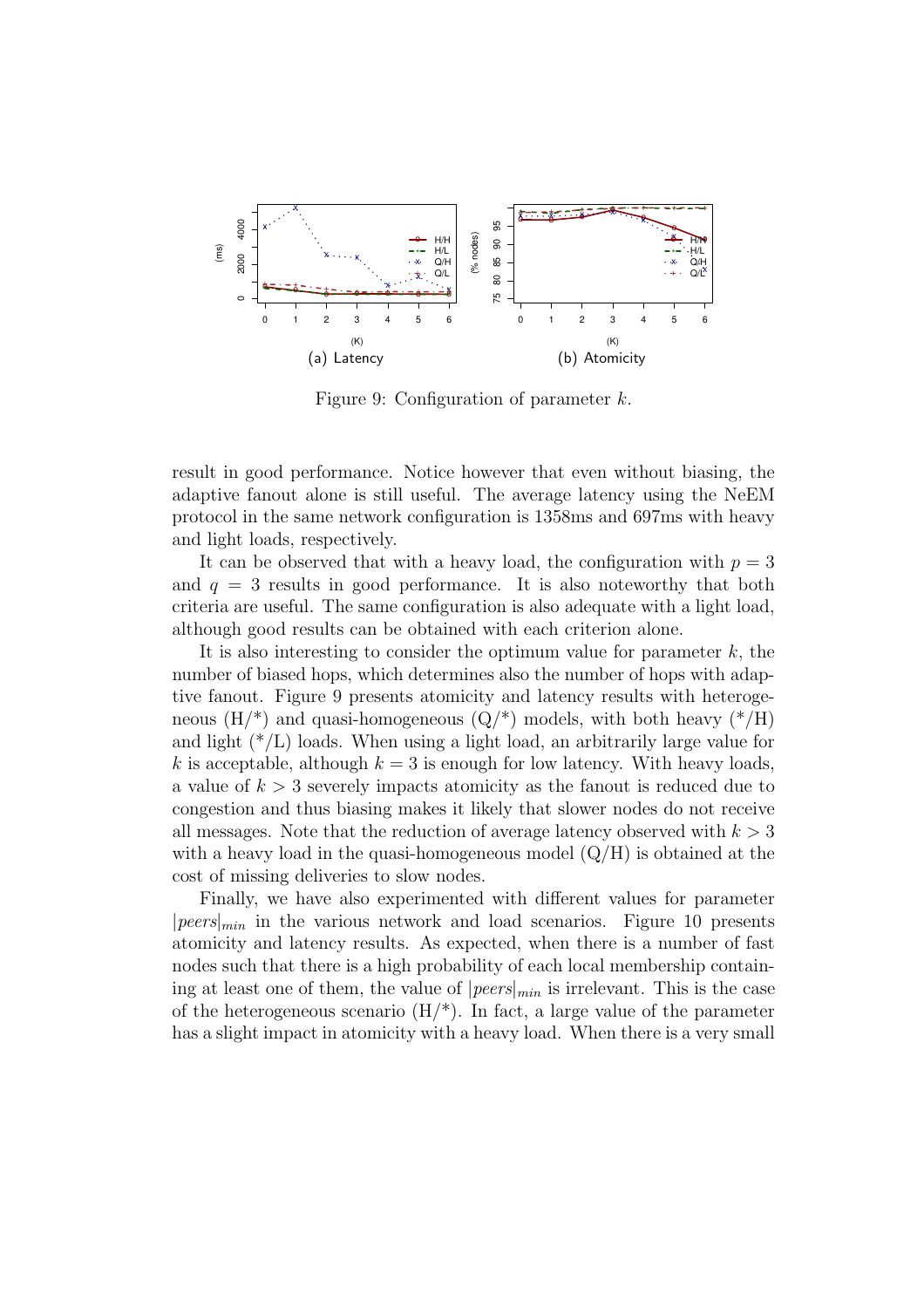

Figure 10: Configuration of  $|{\rm peers}|_{min}$ .

number of fast nodes, as happens in the quasi-homogeneous scenario, and especially when there is a heavy load on the network, the  $|peers|_{min}$  parameter becomes relevant and a value of 5 is enough to ensure good performance.

### 4 Related Work

There have been several different proposals to take advantage to network topology to improve the performance of gossip based protocols. HiScamp [4] is a decentralized and scalable membership management protocol which provides hierarchical gossiping. This approach has however a severe impact in protocol latency in order to reduce the bandwidth used in backbone links. In addition, although several possible criteria are proposed for structuring the group, the evaluation is done with a static configuration.

The Directional Gossip [12] is also targeted at minimizing the network traffic in network links. It depends however on explicitly discovering network topology and is not targeted at improving latency.

In [6], a set of solutions to avoid the lack of adaptivity and the high network overhead of gossip are discussed. These solutions are based on a hierarchy defined on the process group called Leaf Box Hierarchy. Another hierarchical approach is described in [8], where nodes are grouped into clusters according to geographical or network proximity. [13] presents an algorithm to refine the overlay network to reflect geographic locality. These protocols imposes lower network overhead than flat gossiping but suffer from a small decrease in reliability and also small increase in latency.

The same direction has been taken in order to improve certain valuable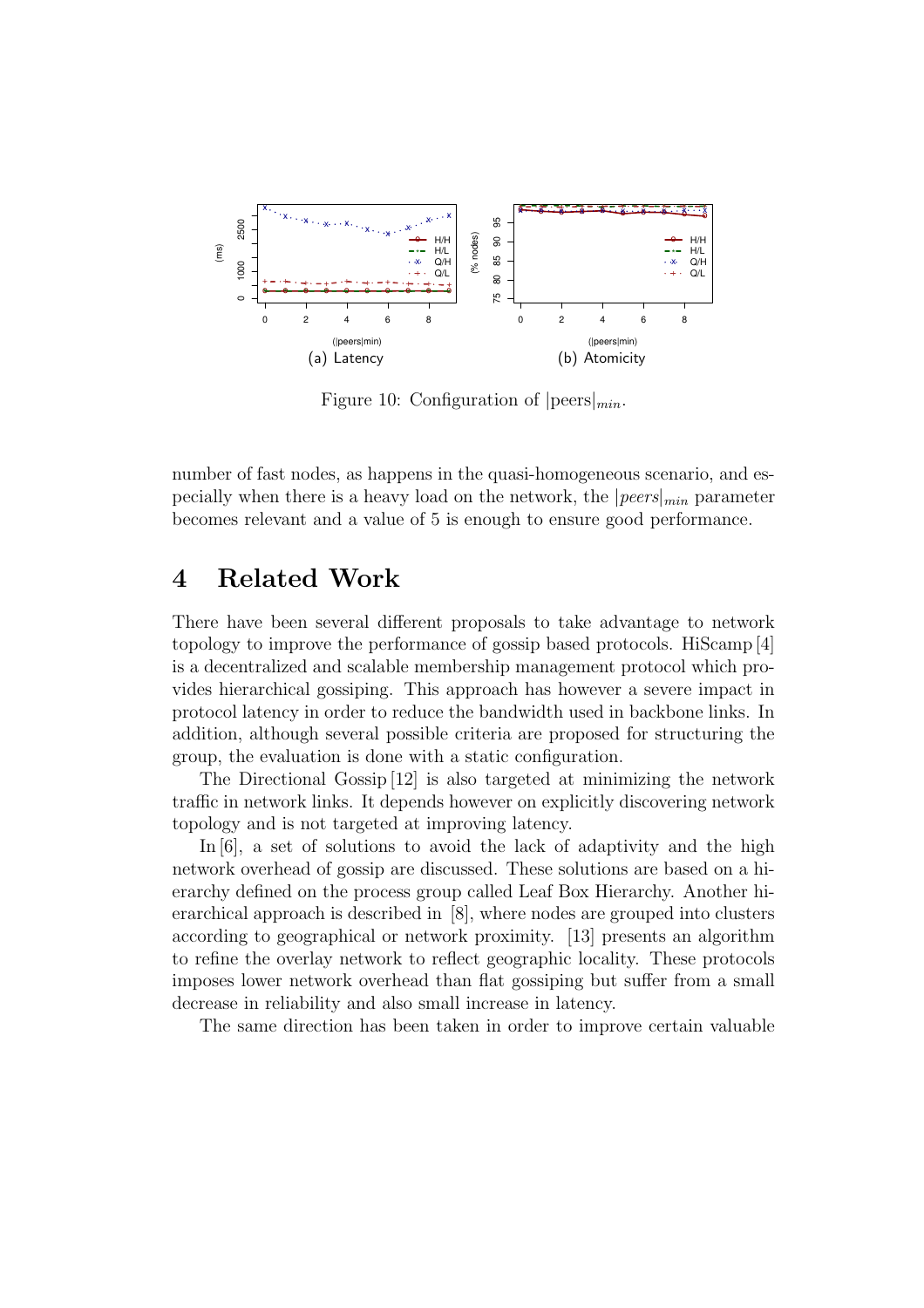services by using gossip. The goal of [16] is to develop a failure detector based on gossiping in order to improve scalability. The protocol also shows how members can avoid the amount of redundant information in routers and bridges by automatically detecting the bounds of Internet domains and subnets and reducing gossips that cross these bounds. The protocol also allows for accelerated detection times within subnets and is more resilient against network partitions. On the down side, it has a negative impact in the total latency of the entire system.

## 5 Conclusions

The LoLa protocol can be seen as an adaptive self-organizing hierarchical epidemic broadcast protocol, in which high capacity nodes are the backbone of the network. When a message is first sent, the protocol tries to route it first to faster nodes, which will then use all their available bandwidth to quickly and reliably disseminate the message to the remaining nodes. With LoLa's adaptive mechanisms, a structure emerges probabilistically from an unstructured network. The usage of TCP/IP to indirectly assess network conditions and the resulting feedback mechanisms ensure that, in the worst case scenario, the protocol defaults to a conventional flat epidemic protocol, thus preserving reliability. We have evaluated our protocol under several network conditions. Experimental results have shown that our approach effectively reduces the latency of the gossip protocol, not only in heterogeneous environments, but also when the system is subject to a high load. This is achieved without negatively affecting the gossiping performance in the scenarios where the adaptive mechanisms are not required (namely, in homogeneous and lightly loaded networks). As future work we plan to devise strategies to automate the adjustment of the configuration parameters used by LoLa.

### References

[1] K. Birman, M. Hayden, O. Ozkasap, Z. Xiao, M. Budiu, and Y. Minsky. Bimodal multicast. ACM Trans. Computer Systems, 17(2), May 1999.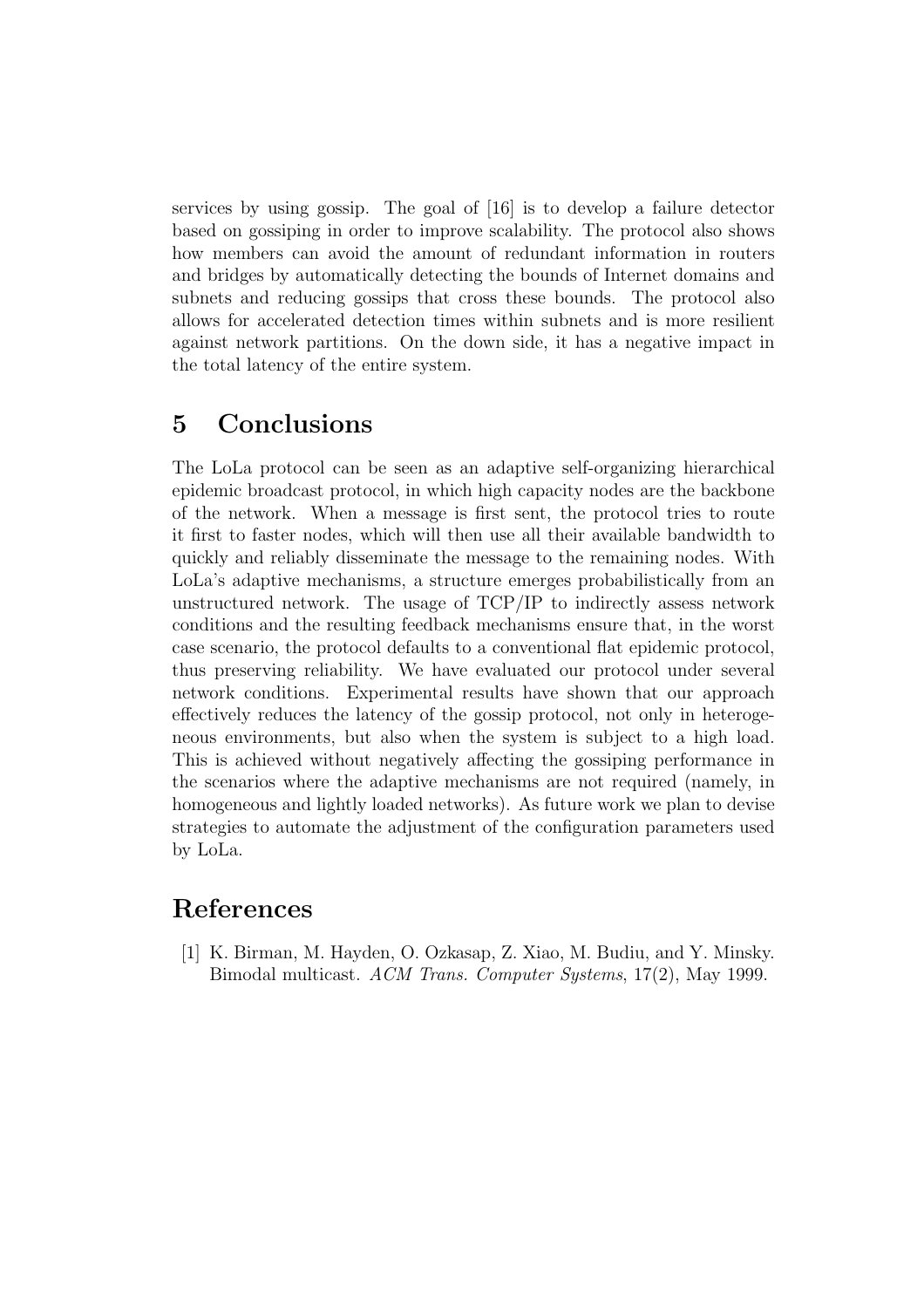- [2] J. Cowie, H. Liu, J. Liu, D. Nicol, and A. Ogielski. Towards realistic million-node internet simulation. In Proc. Intl. Conf. Parallel and Distributed Processing Techniques and Applications (PDPTA), 1999.
- [3] P. Eugster, R. Guerraoui, S. Handrukande, A.-M. Kermarrec, and P. Kouznetsov. Lightweight probabilistic broadcast. In Proc. IEEE Intl. Conf. Dependable Systems and Networks (DSN), 2001.
- [4] A. Ganesh, A. Kermarrec, and L. Massoulie. Hiscamp: self-organising hierarchical membership protocol. In Proc. European ACM SIGOPS Workshop, 2002.
- [5] A. Ganesh, A.-M. Kermarrec, and L. Massoulie. Peer-to-peer membership management for gossip-based protocols. IEEE Trans. Computers, Feb. 2003.
- [6] I. Gupta, A.-M. Kermarrec, and A. Ganesh. Efficient epidemic-style protocols for reliable and scalable multicast. In Proc. IEEE Intl. Symp. Reliable Distributed Systems (SRDS), 2002.
- [7] M. Hayden and K. Birman. Probabilistic broadcast. Technical Report TR96-1606, Cornell University, Computer Science, 1996.
- [8] A. Kermarrec, L. Massoulie, and A. Ganesh. Probabilistic reliable dissemination in large-scale systems. IEEE Trans. Parallel and Distributed Systems, 14(3), 2003.
- [9]  $A.-M.$  Kermarrec, L. Masssoulié, and A. Ganesh. Reliable probabilistic communication in large-scale information dissemination systems. Technical Report 2000-105, Microsoft Research, 2000.
- [10] B. Koldehofe. Buffer management in probabilistic peer-to-peer communication protocols. In Proc. IEEE Symp. Reliable Distributed Systems (SRDS), 2003.
- [11] P. Kouznetsov, R. Guerraoui, S. Handurukande, and A.-M. Kermarrec. Reducing noise in gossip-based reliable broadcast. In *Proc. IEEE Symp.* Reliable Distributed Systems (SRDS), 2001.
- [12] M.-J. Lin and K. Marzullo. Directional gossip: Gossip in a wide area network. In Proc. European Dependable Computing Conference (EDCC), 1999.